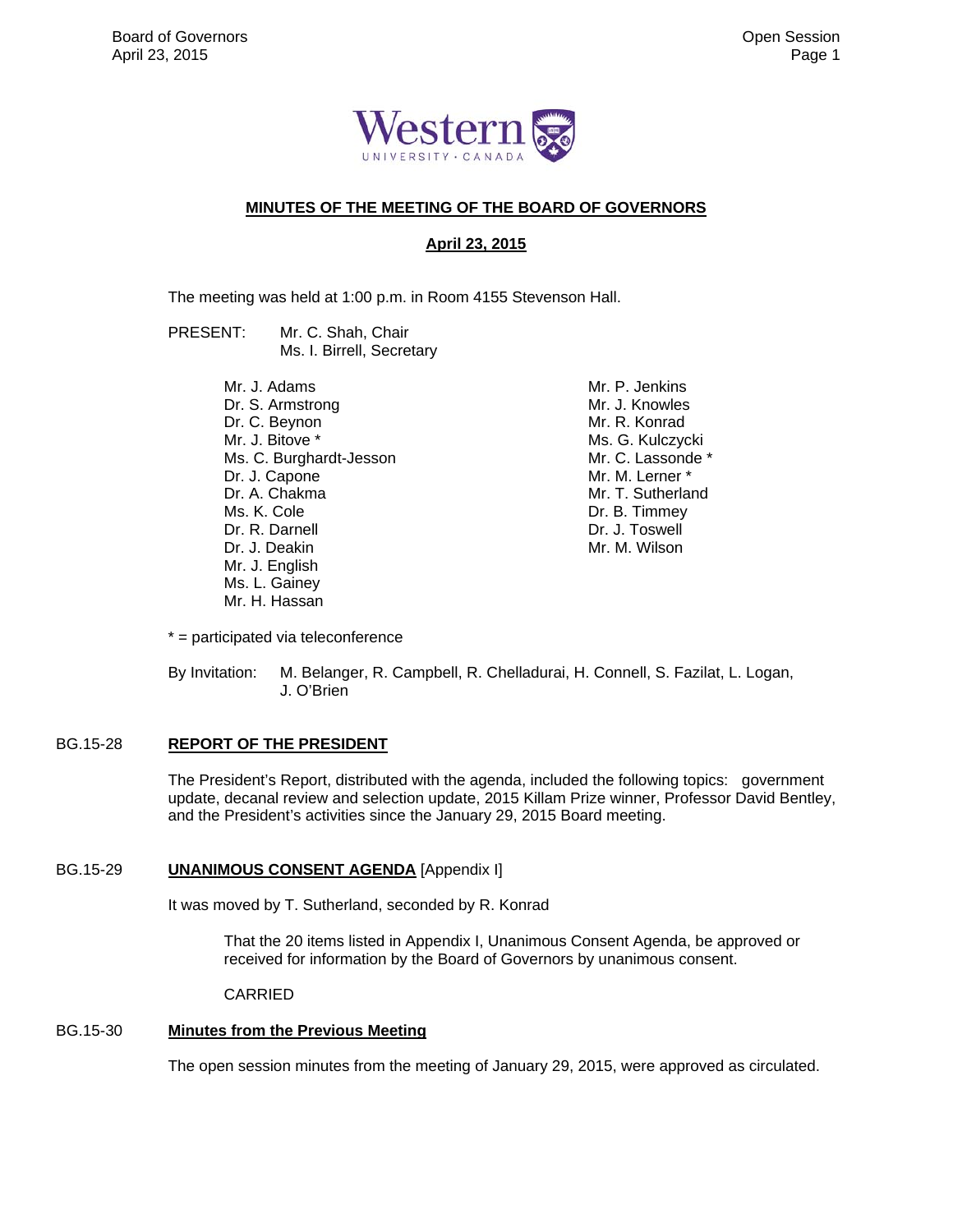# **REPORT OF THE PROPERTY & FINANCE COMMITTEE** [Appendix II]

# BG.15-31 **2015-16 University Operating and Capital Budget**

It was moved by P. Jenkins, seconded by L. Gainey,

That the Board of Governors approve the 2015-16 University Operating and Capital Budgets and the proposed Program Specific Fees and Other Supplemental Fees for 2015-16, detailed in Appendix II, Annex 1.

P. Jenkins noted that the budget as presented was a balanced budget. In its review, the Property & Finance Committee had discussed risks associated with revenues and contingencies for those risks and had reviewed the consonance of expenditures with priorities in the strategic plan. The Committee had also discussed the reserve for the budget which would stand at \$34 million for the coming fiscal year against a requirement of \$2.5 million per annum, although it would be spent down over the four-year budget cycle. The Committee is considering whether \$2.5 million continues to be the right number for a reserve; this issue will be reviewed over the course of the coming year.

Dr. J. Deakin provided a comprehensive overview of the budget documents, using slides attached hereto as **[Appendix 1](#page-6-0)**, highlighting the following:

- There will be no year-end spending by the provincial government this year as they have missed their targets and have pulled back all residual dollars in ministry budgets.
- The impact of known cuts in government funding is \$14.4 million, including changes to fee collection processes
- The allocations to faculties are per "weighted teaching unit." Funds have not been removed from the teaching mandate: \$320 million is being flowed to the faculties collectively, up from \$278 million last year.
- Western's student/faculty ratio is lower than that of Ontario peer, U15 institutions, although there is variability across faculties and departments.
- The budget maps onto the four pillars of the strategic plan.
- The operating reserve is high, but the intention is that it will be spent down over the four-year cycle. At the beginning of a four-year plan there is always more uncertainty than in later years and having this kind of reserve at the outset of the cycle is helpful.
- Western does not have the physical infrastructure to increase enrolment growth by much more without having an impact on the quality of the student experience.

With respect to the tables outlining expenditures, she noted the following:

- Table 4 shows allocations to faculties; within that table, column "d" shows allocations from the Academic Priorities Fund which will offset teaching pressures in some faculties. Overall, 64.3 percent of the operating budget goes to the faculties.
- Table 4a outlines the revenue sharing allocations across faculties. These are enrolment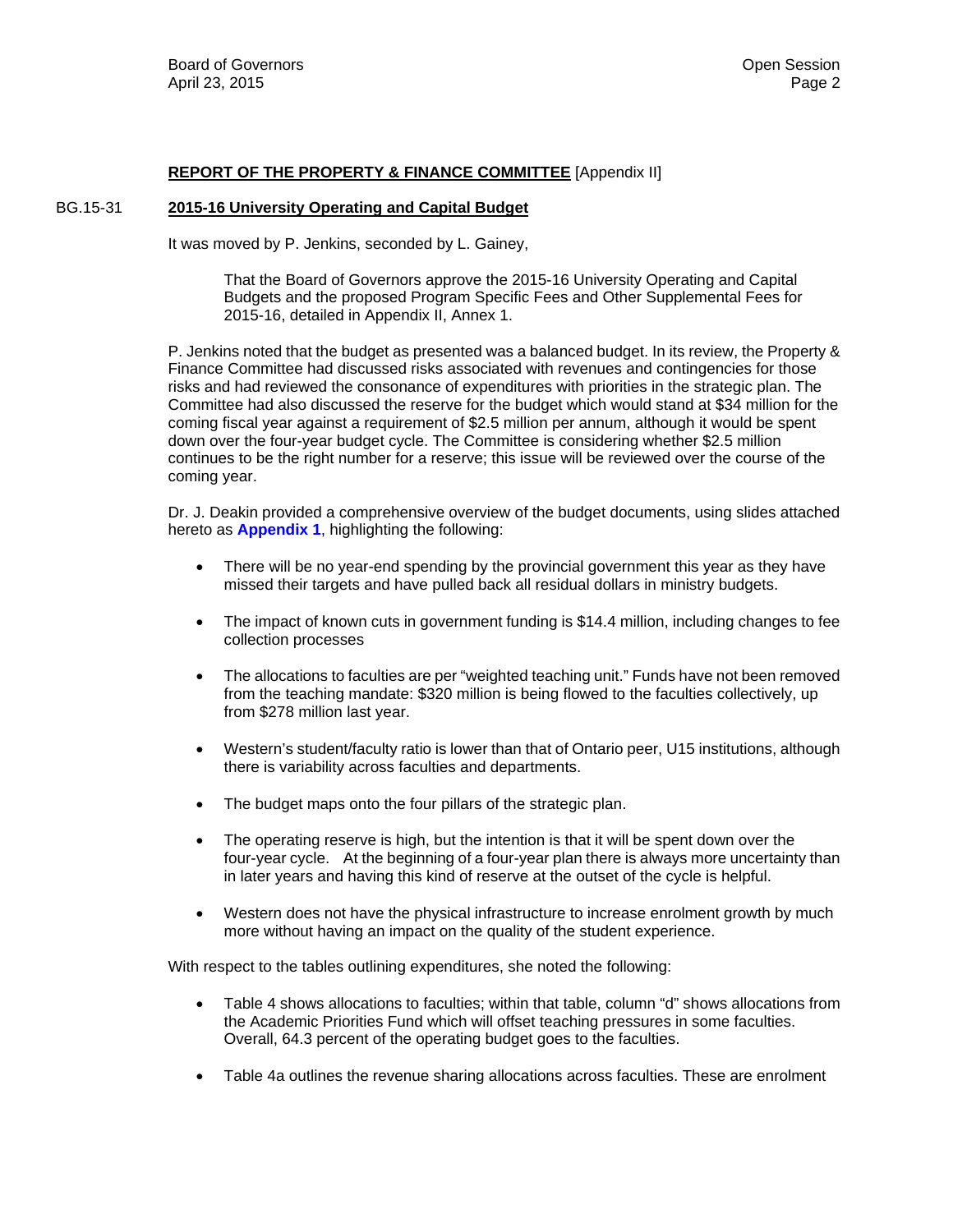driven.

- Table 5 details increased allocations to scholarships.
- Table 6 provides the allocations to support units, totaling \$91.2 million in base.
- Table 7 covers university-wide expenditures such as utilities, libraries, convocation, etc.
- Table 8 lists one-time allocations of \$30.1 million.

In answer to a question about approval authorities for capital projects where funds are transferred from operating, it was noted that the level of authority required depended on the project cost.

A member asked about the impact of a change in tuition assessment with respect to the definition of full-time. Dr. Deakin explained that a move from defining full-time as 80 percent course load to 100 percent course load will mean a \$5 million hit to the base. In addition, the move fails to recognize that there are many student support costs that are the same regardless of course load.

Asked whether other institutions are approaching similar budgetary issues in different ways, Dr. Deakin explained that Western is in a different situation than many others in part because they have significant pension liabilities to meet. Others are also facing enrolment pressures that are not being experienced here. With respect to different budgetary models, some institutions are using program prioritization processes to deal with reduced revenues; others are using revenue attribution models, letting each unit live on the resources it generates.

A member expressed concern about the projections for some faculties with respect to revenue sharing. It was noted that in the case of FIMS, this would be mitigated as some new programs come on line. There does continue to be an issue in the Faculty of Arts and Humanities over the projected period.

The vote was taken on the motion. The motion was carried.

# BG.15-32 **Student Fee-Funded Units, Ancillaries and Academic Supports**

It was moved by P. Jenkins, seconded by M. Wilson,

That the Board of Governors approve the 2015-16 budgets for Student Fee Funded Units, Ancillaries, and Academic Support Units summarized in the report entitled "Student Fee Funded Units, Ancillaries, Academic Support Units, and Associated Companies" detailed in Appendix II, Annex 3.

# CARRIED

# BG.15-33 **Student Organization Fee Proposals for 2015-16**

The tables referenced in the motion below are in the report entitled "Student Fee Funded Units, Ancillaries, Academic Support Units, and Associated Companies" (Appendix II, Annex 3).

It was moved by P. Jenkins, seconded by J. Adams,

That the organization fees for the University Students' Council for 2015-16 shown in Table 2 (full-time undergraduates) and Table 3 (part-time undergraduates) be approved, as requested by the USC.

That the organization fees for the Society of Graduate Students shown in Table 2 (full-time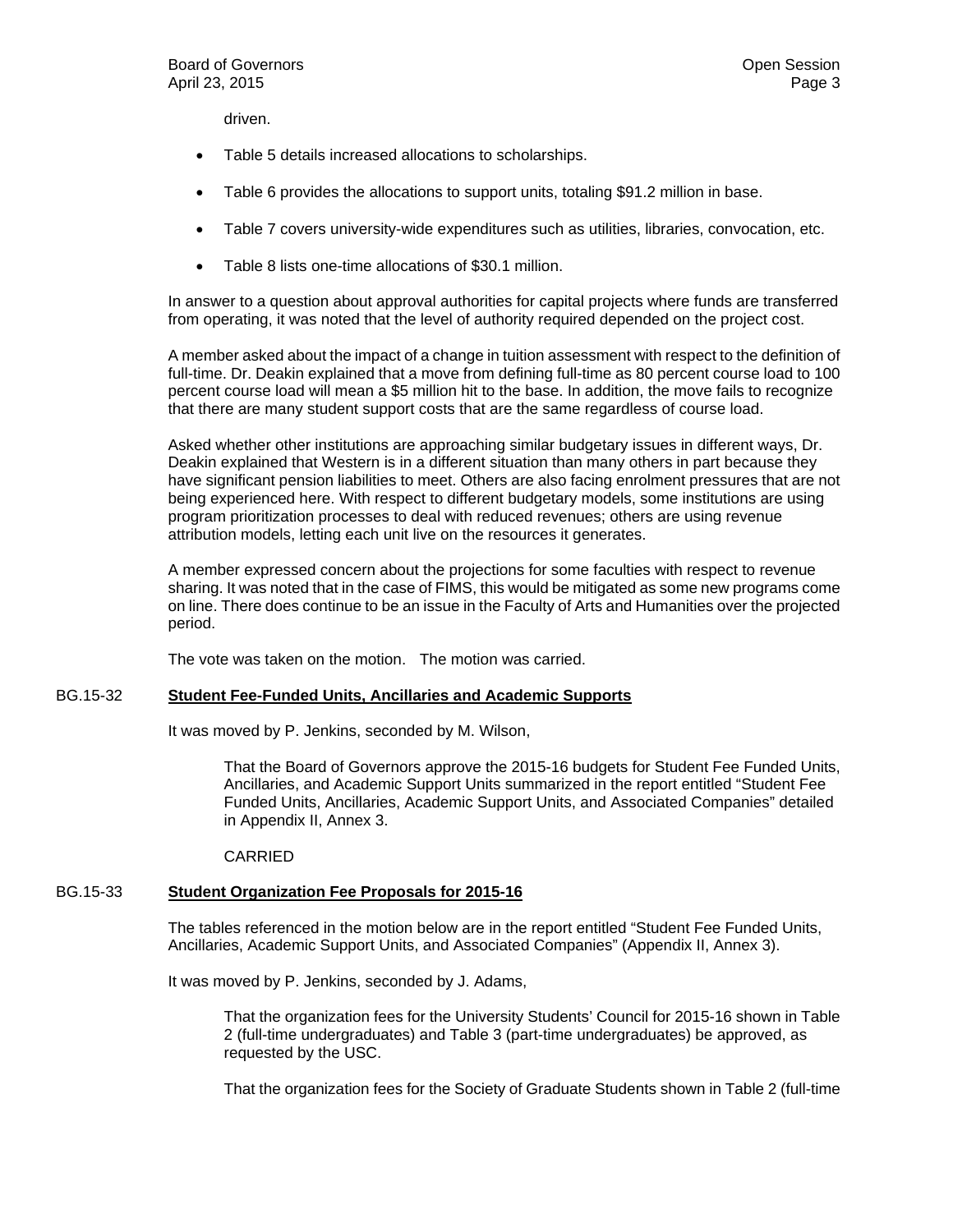graduate students – three terms) and Table 3 (part-time graduate students), be approved as requested by SOGS, with the proviso that by the March 2016 meeting of the Property and Finance Committee, SOGS provide a long-range sustainable plan to eliminate its structural deficit.

That the organization fees for the Honors Business Administration Association for 2015-16 shown in Table 2, note (b) be approved, as requested by the HBAA.

That the organization fees for the Master of Business Administration Association for 2015-16 shown in Table 2, note (c) be approved, as requested by the MBAA.

CARRIED

# BG.15-34 **Annual Report and Recommendations of the Student Services Committee**

It was moved by P. Jenkins, seconded by R. Darnell,

That the ancillary fees collected by the University be those detailed in Appendix II, Annex 4, as recommended by the Student Services Committee.

CARRIED

### BG.15-35 **Information Items Reported by the Property & Finance Committee**

The Report of the Property & Finance Committee, detailed in Appendix II, contained the following items that were received for information by unanimous consent:

- Quarterly Financial Report (Operating Budgets)
- Investment Committee Report
- Revenues, Expenditures and Tuition by Faculty
- Revisions to Investment Committee Terms of Reference
- New Scholarships

# **REPORT OF THE SENIOR OPERATIONS COMMITTEE** [Appendix III]

#### BG.15-36 **Deletion of Personnel Policies – Robarts Clinical Trials Staff**

It was moved by T. Sutherland, seconded by R. Konrad,

That the Board of Governors approve that MAPP Policies 9.1 through 9.17 be repealed, effective March 1, 2015.

CARRIED (By Unanimous Consent)

# **REPORT OF THE AUDIT COMMITTEE** [Appendix IV]

# BG.15-37 **Information Item Reported by the Audit Committee**

The Report of the Audit Committee, detailed in Appendix IV, contained the following item that was received for information by unanimous consent:

Annual Report 2014 – Campus Community Police Service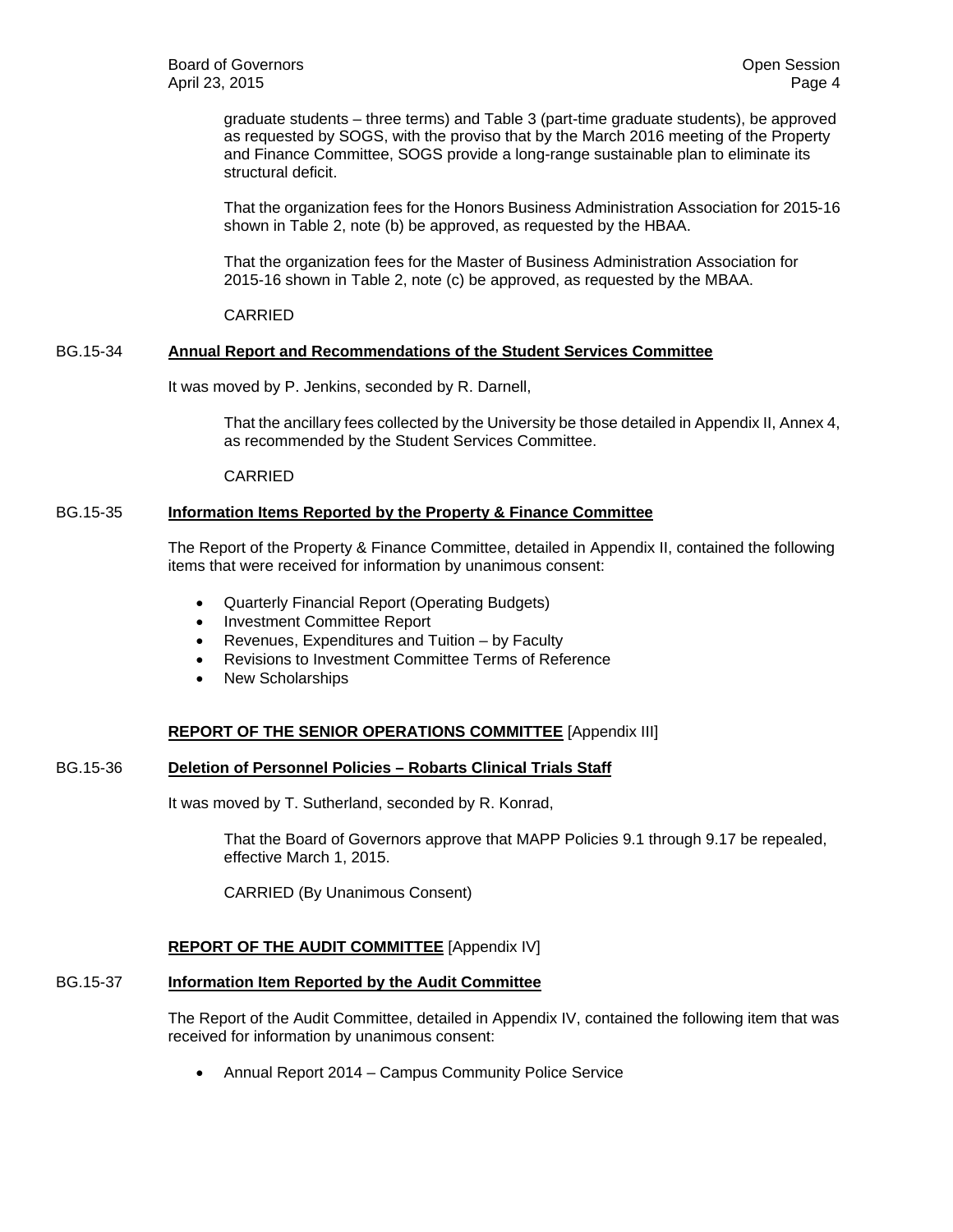#### **REPORT OF THE FUND RAISING AND DONOR RELATIONS COMMITTEE** [Appendix V]

#### BG.15-38 **Update on Fund Raising and Donor Relations Committee**

L. Gainey noted that she had just taken on the role of chair for the committee. Members of the committee were very engaged and committed to the long-range success of Western. At the May meeting the committee would be focussing on understanding its role, analyzing strengths and weaknesses of processes, and doing a skills and diversity assessment in anticipation of filling some vacancies. She would continue to update the Board going forward; it was important that the Board have a clear line of sight on campaign progress and the activities of the committee.

# BG. 15-39 **Quarterly Report on Fund Raising**

K. Cole, Vice-President (External) noted that there are multiple metrics used to produce the report, most of which are on target for the year. A number of projects have been delayed because of varying circumstances, but she anticipated receipt of one more gift that would put us beyond the \$65 million targeted for the year. A key concern for her and staff in External is building a pipeline overall that will be sustainable in years to come.

#### BG.15-40 **Information Item Reported by the Fund Raising and Donor Relations Committee**

The Report of the Fund Raising and Donor Relations Committee, detailed in Appendix V, contained the following item that was received for information by unanimous consent:

Western Fund Allocation

#### **ITEMS REFERRED BY SENATE** [Appendix VI]

#### BG.15-41 **Articulation Agreement for Admission from the Fanshawe College Business-Accounting Diploma Program into Year 3 of the Management and Organizational Studies (Specialization in Accounting) Program or Year 3 of the Management and Organizational Studies (Specialization in Finance and Administration) Program at King's University College**

It was moved by T. Sutherland, seconded by R. Konrad

That the Articulation Agreement, outlined in Appendix VI, Annex 1, regarding transfer credit for graduates of the Fanshawe College Business-Accounting Diploma program for admission into Year 3 of the Management and Organizational Studies (Specialization in Accounting) program or the (Specialization in Finance and Administration) program at King's University College, be approved effective April 1, 2015, as recommended by Senate.

CARRIED (By Unanimous Consent)

#### BG.15-42 **Bone and Joint Institute (BJI)**

It was moved by T. Sutherland, seconded by R. Konrad

 That the Bone and Joint Institute be established at Western for a five-year term effective May 1, 2015, as recommended by Senate.

CARRIED (By Unanimous Consent)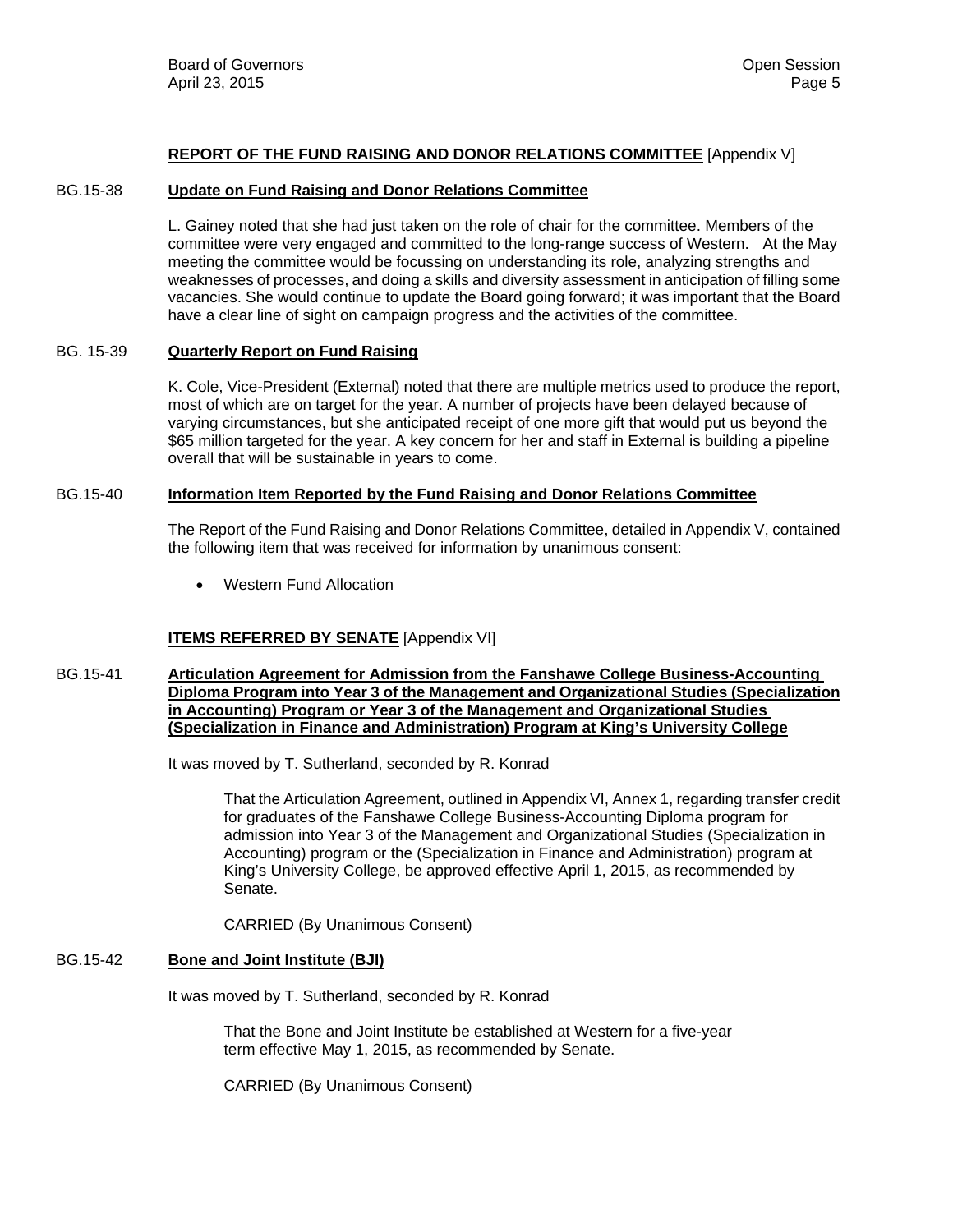Board of Governors **Community Board of Governors Community Community Community Community Community Community Community Community Community Community Community Community Community Community C** April 23, 2015 Page 6

# BG.15-43 **Report on Motions of Non-Confidence**

The President noted that the report of the discussion of motions of non-confidence had been circulated with the agenda and he would not, therefore, review in detail the arguments that were made for and against the motions of non-confidence. In his view, the important thing that came out of the discussions at Senate was a genuine desire on the part of a number of those critical of him and the administration to move forward, look at the issues, define them, and find solutions. He did not underestimate the difficult challenges that lay ahead, but he was optimistic given the tone of those discussions that had already begun and the commitment of those with whom he had met to date.

# BG.15-44 **Information Items Referred by Senate**

Appendix VI, Items Referred by Senate, contained the following items that were received for information by unanimous consent:

- 2015-16 University Operating and Capital Budgets
- 2015 Entrance Standards for Undergraduate First-Year Admissions
- Five-Year Enrolment Projections
- Report on Year One Class and Entering Averages
- Report on Faculty Recruitment and Retention
- Report of the Working Group on Information Security (WGIS) 2014 Annual Report
- Report of the Academic Colleague
- Report of the Honorary Degrees Committee
- Teaching Award Recipients 2014-15

*The meeting adjourned to the confidential session* 

 $\frac{1}{2}$  ,  $\frac{1}{2}$  ,  $\frac{1}{2}$  ,  $\frac{1}{2}$  ,  $\frac{1}{2}$  ,  $\frac{1}{2}$  ,  $\frac{1}{2}$  ,  $\frac{1}{2}$  ,  $\frac{1}{2}$  ,  $\frac{1}{2}$  ,  $\frac{1}{2}$  ,  $\frac{1}{2}$  ,  $\frac{1}{2}$  ,  $\frac{1}{2}$  ,  $\frac{1}{2}$  ,  $\frac{1}{2}$  ,  $\frac{1}{2}$  ,  $\frac{1}{2}$  ,  $\frac{1$ C. Shah I. Birrell Chair **Secretary** Secretary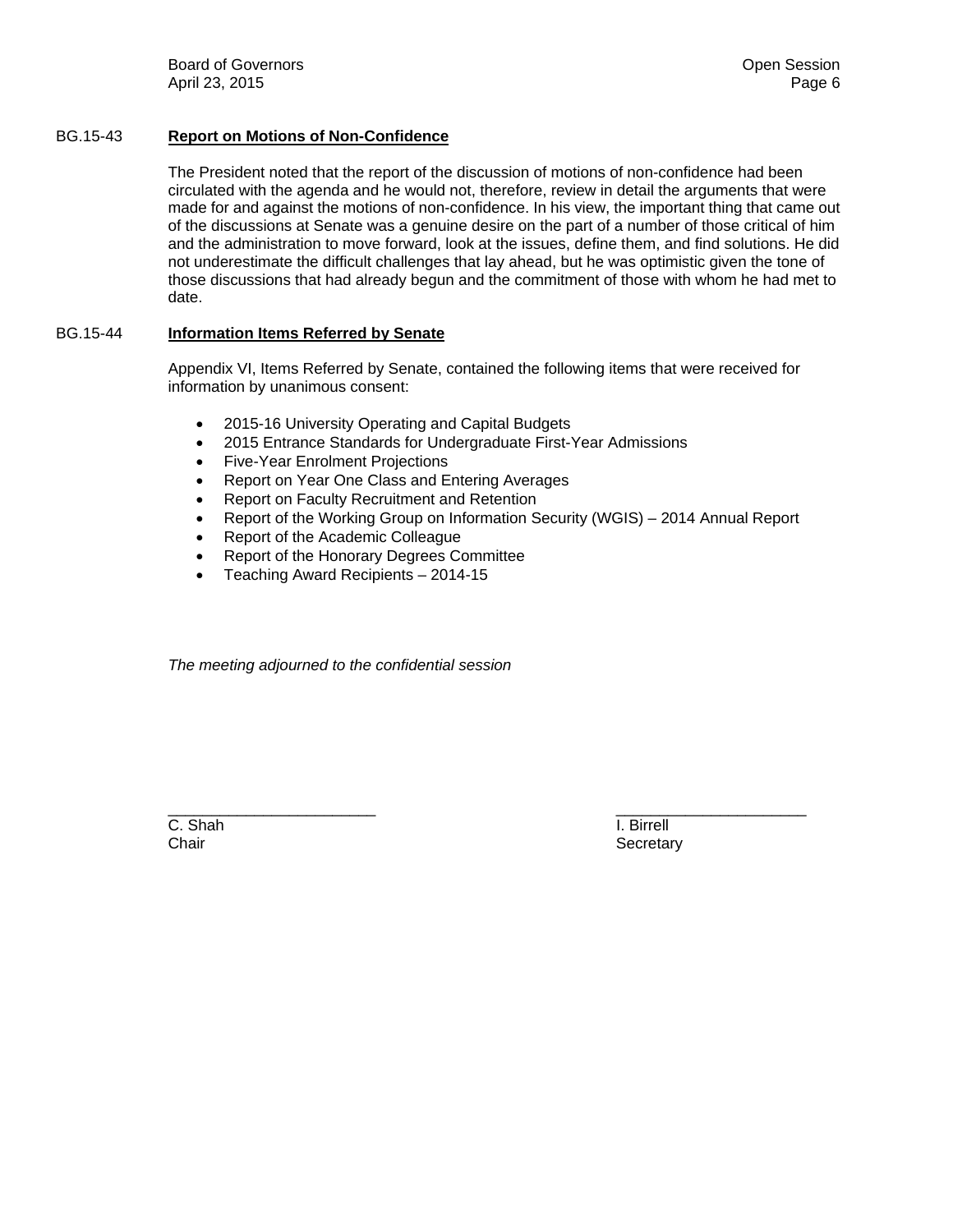<span id="page-6-0"></span>

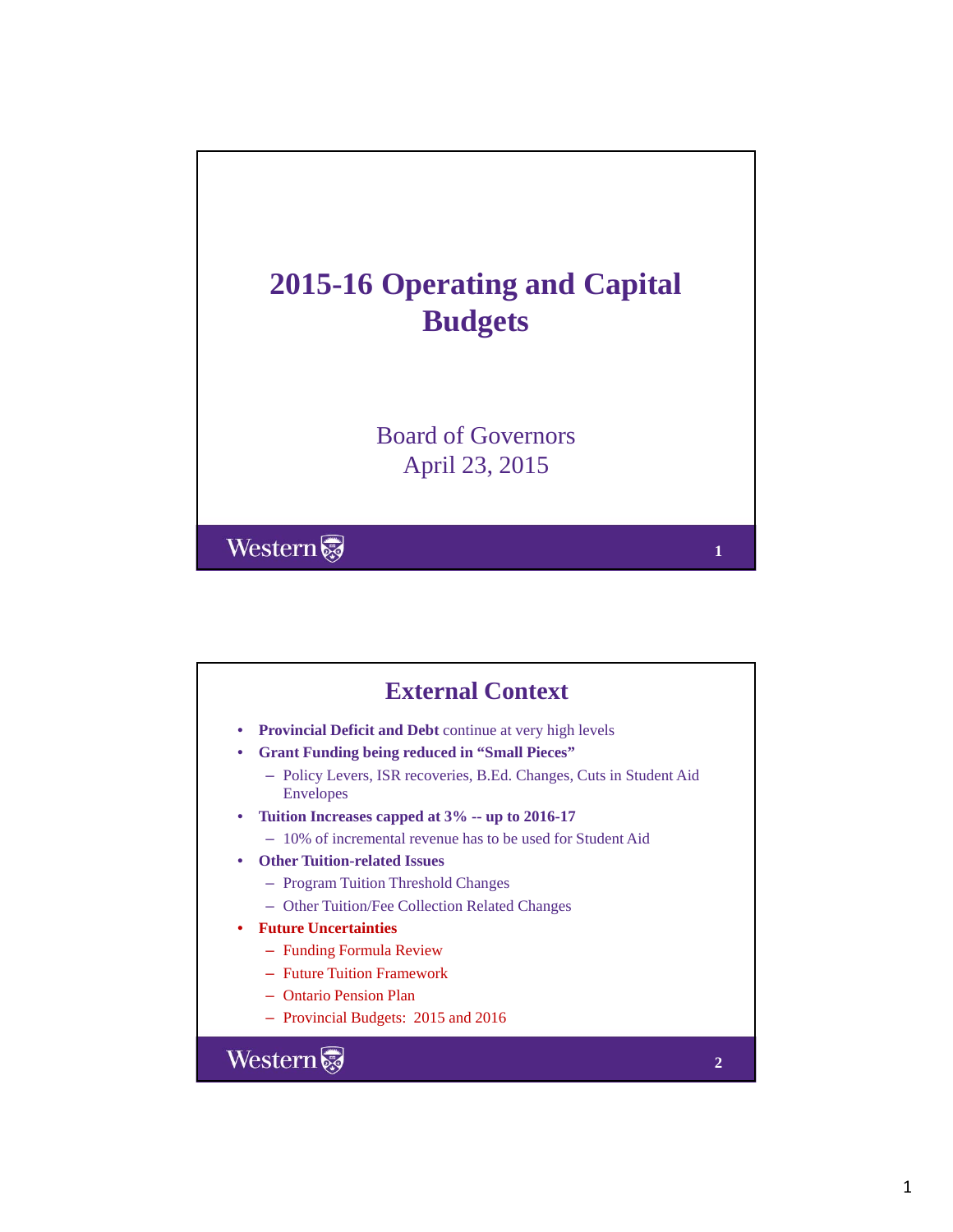|                                                 | <b>Base Reduction:</b><br>$2016 - 17$ over<br>2011-12 |
|-------------------------------------------------|-------------------------------------------------------|
| <b>Policy Levers</b>                            | 4.4                                                   |
| <b>International Student Related Recoveries</b> | 2.3                                                   |
| <b>B.Ed. Program Funding Reduction</b>          | <b>1.8</b>                                            |
| <b>Reductions to Student Aid Programs</b>       | <b>3.9</b>                                            |
| <b>Total</b>                                    | 12.4                                                  |
|                                                 |                                                       |

| <b>Estimated Impact of Other Tuition-related</b><br><b>Proposals (\$M)</b><br>(Constituent University Only) |                          |
|-------------------------------------------------------------------------------------------------------------|--------------------------|
|                                                                                                             | <b>Base Revenue Loss</b> |
| <b>Flat Fee Threshold Change</b>                                                                            | 1.0                      |
| <b>Fee Collection Related Changes</b>                                                                       | $1.2^{\circ}$            |
| <b>Total</b>                                                                                                | 2.2                      |
|                                                                                                             |                          |
| <b>Total Revenue Reduction</b>                                                                              | <b>\$14.6M</b>           |
|                                                                                                             |                          |
| Western                                                                                                     |                          |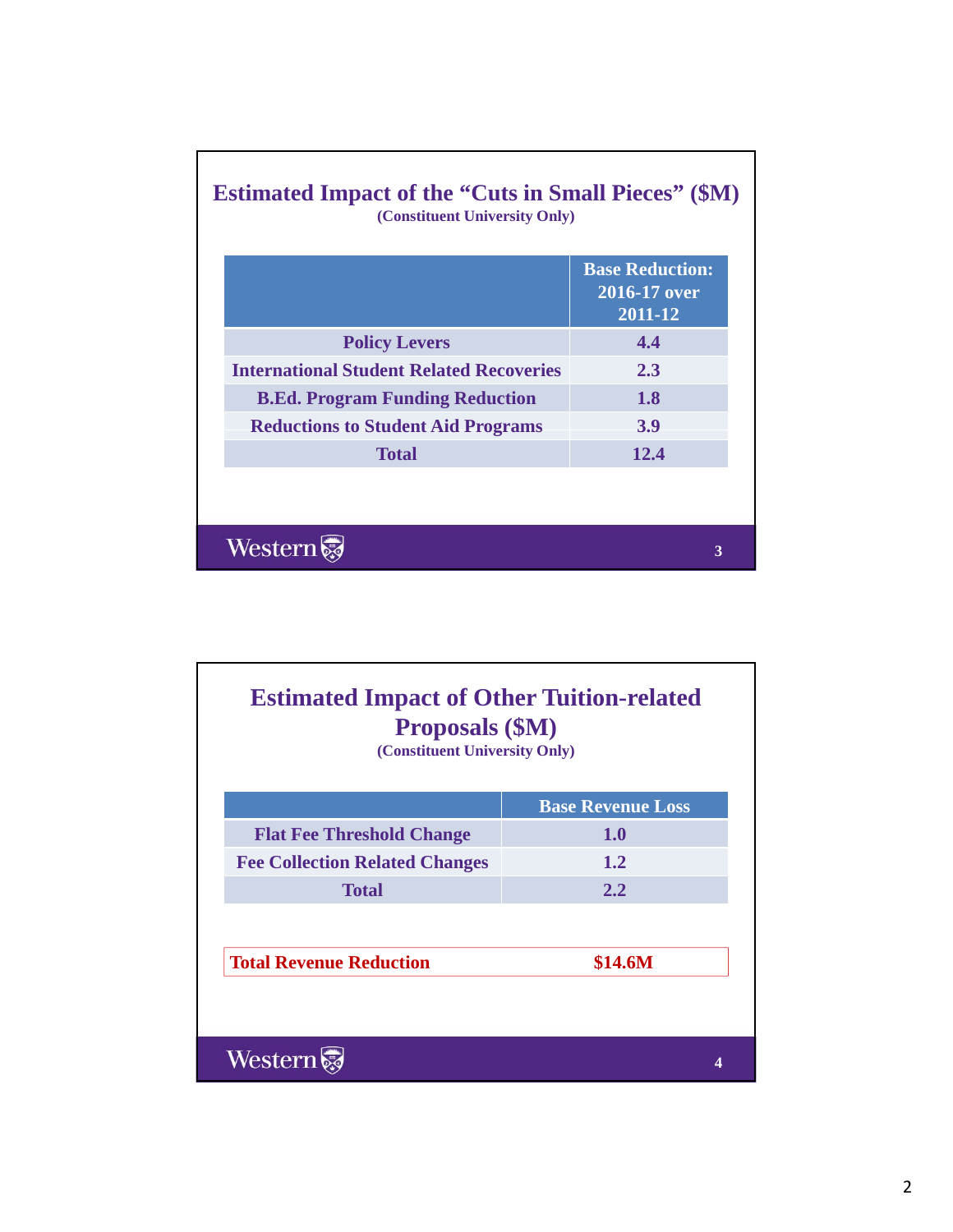

Average Entering Grade of Full-Time First-Year Students from Ontario High Schools **90% Western 88% 86% 84% 82% Ontario 80% 78% 76% 74% 87-88 85-86 86-87 88-89 89-90 91-92 92-93 93-94 94-95 95-96 96-97 99-00 01-02 03-04 05-06 06-07 09-10 10-11 11-12 12-13 13-14 90-91 97-98 98-99 00-01 02-03 04-05 07-08 08-09** Western **6**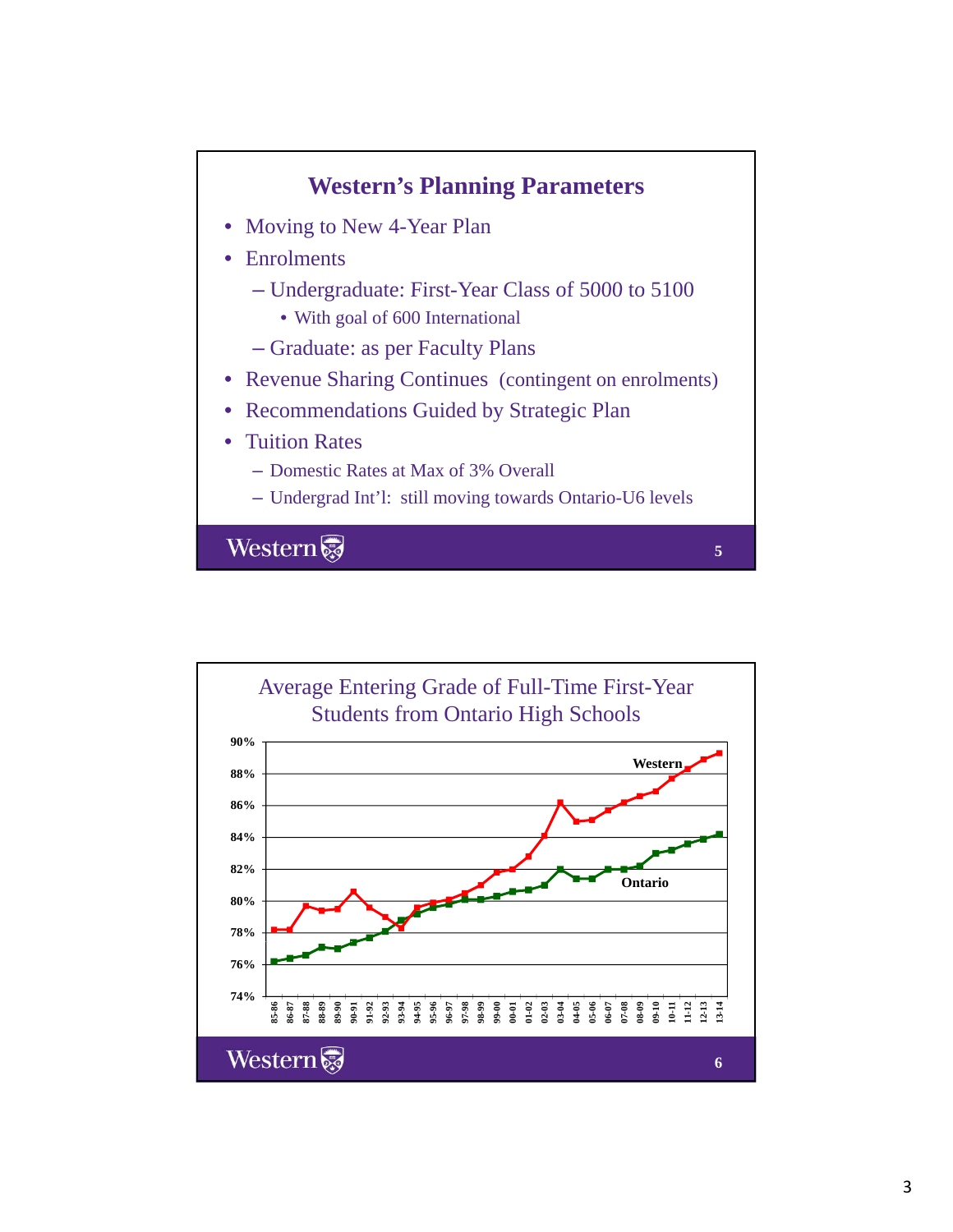

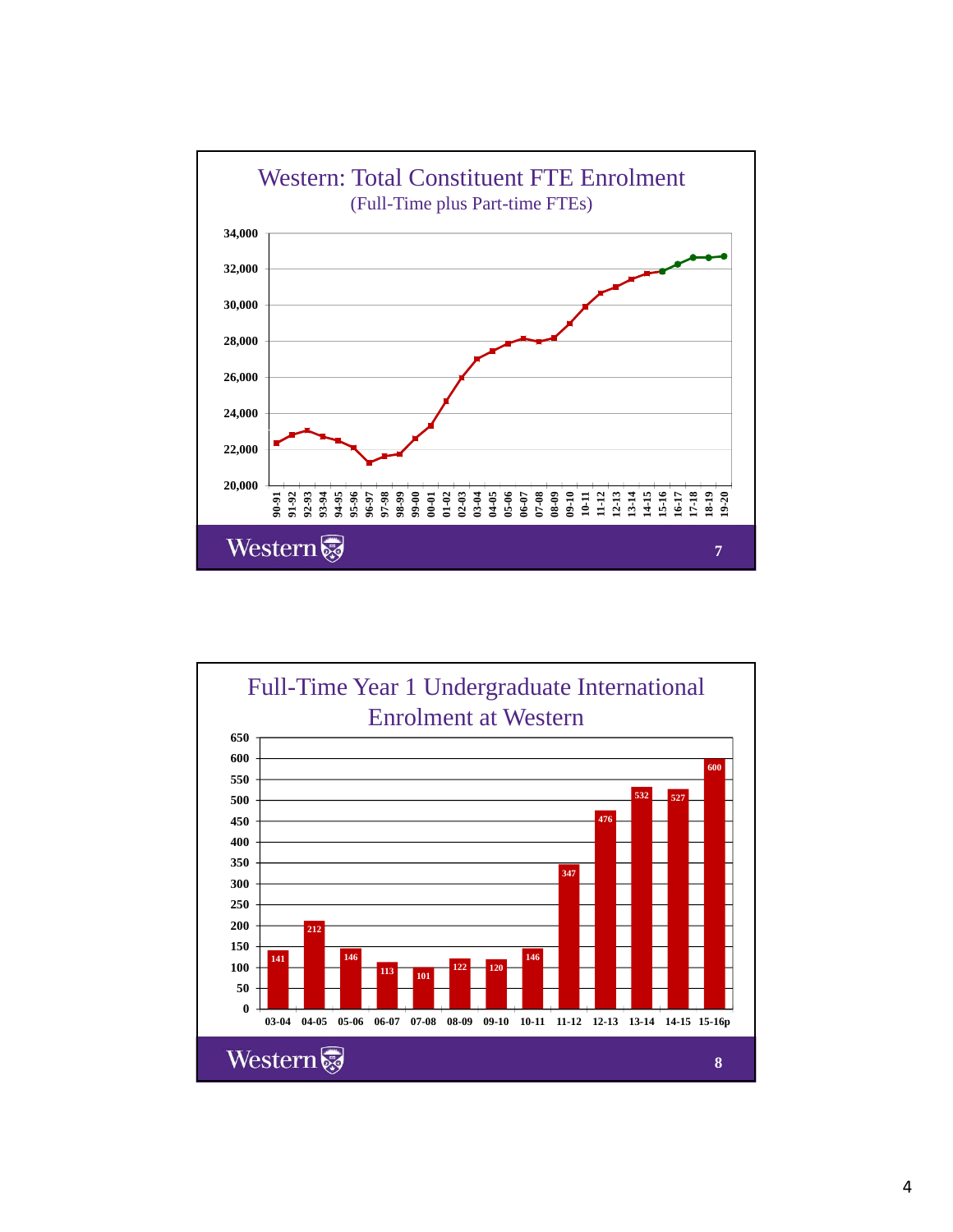# **Context for Provost's Recommendations for the Faculties**

- Recommendations based on Consideration of:
	- $-$  Overall Enrolments / Teaching
	- Graduate Expansion and New Graduate Programs

**9**

- Revenue Sharing Allocations
- Relative Position of Faculty Budgets
- Cost Structure Variations
- Faculty Complement
- Other Revenue Streams
- Research-related Initiatives

Western

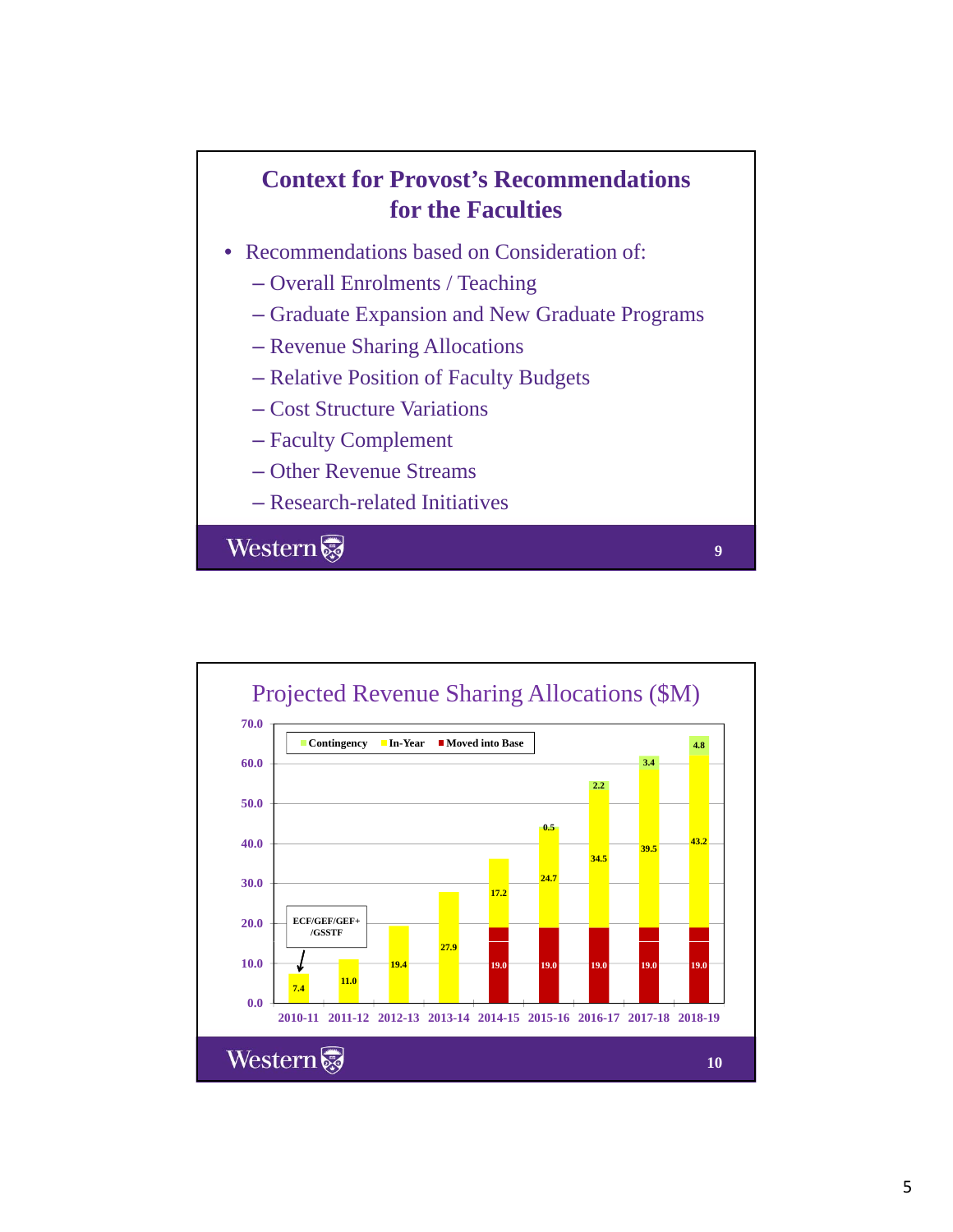

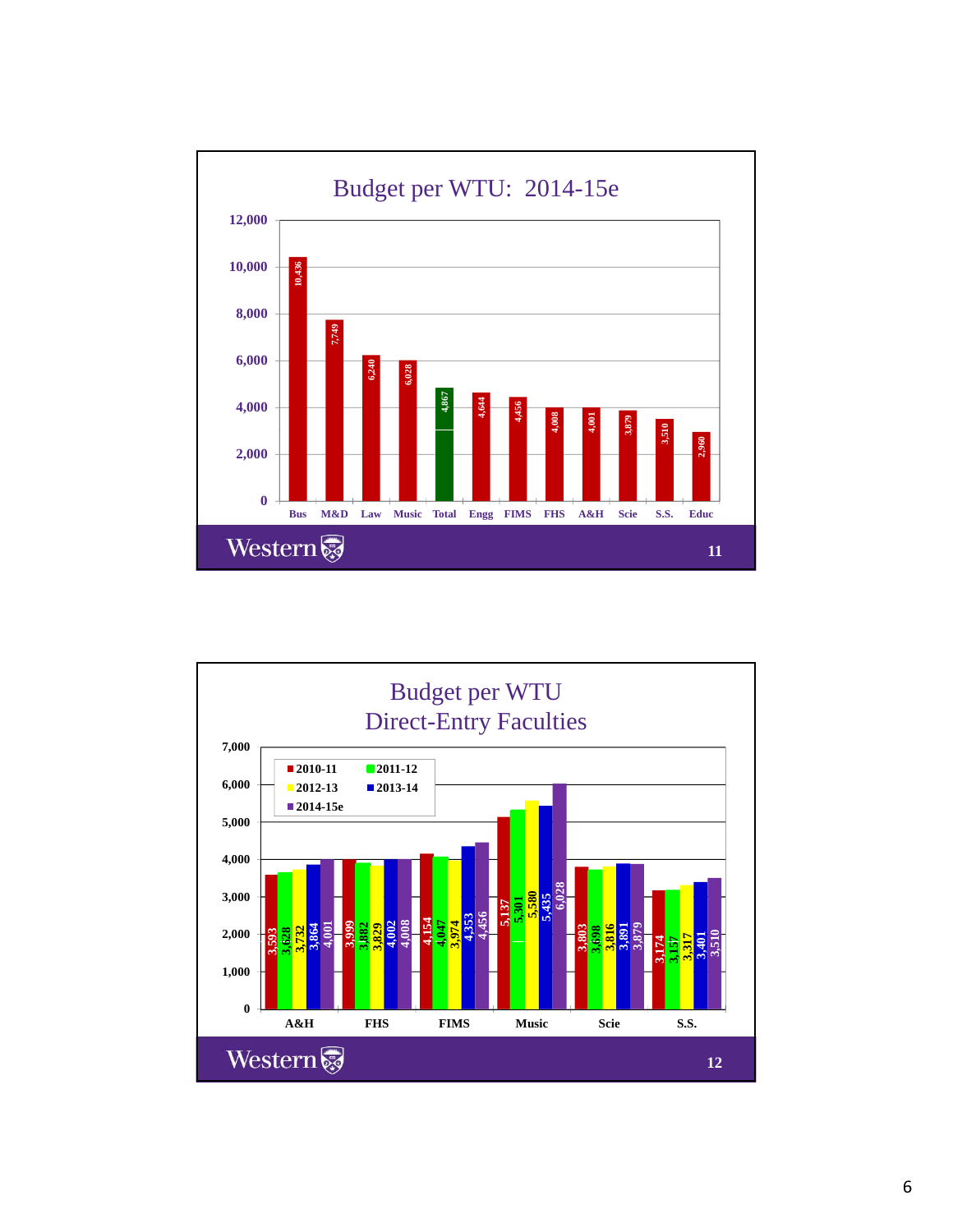

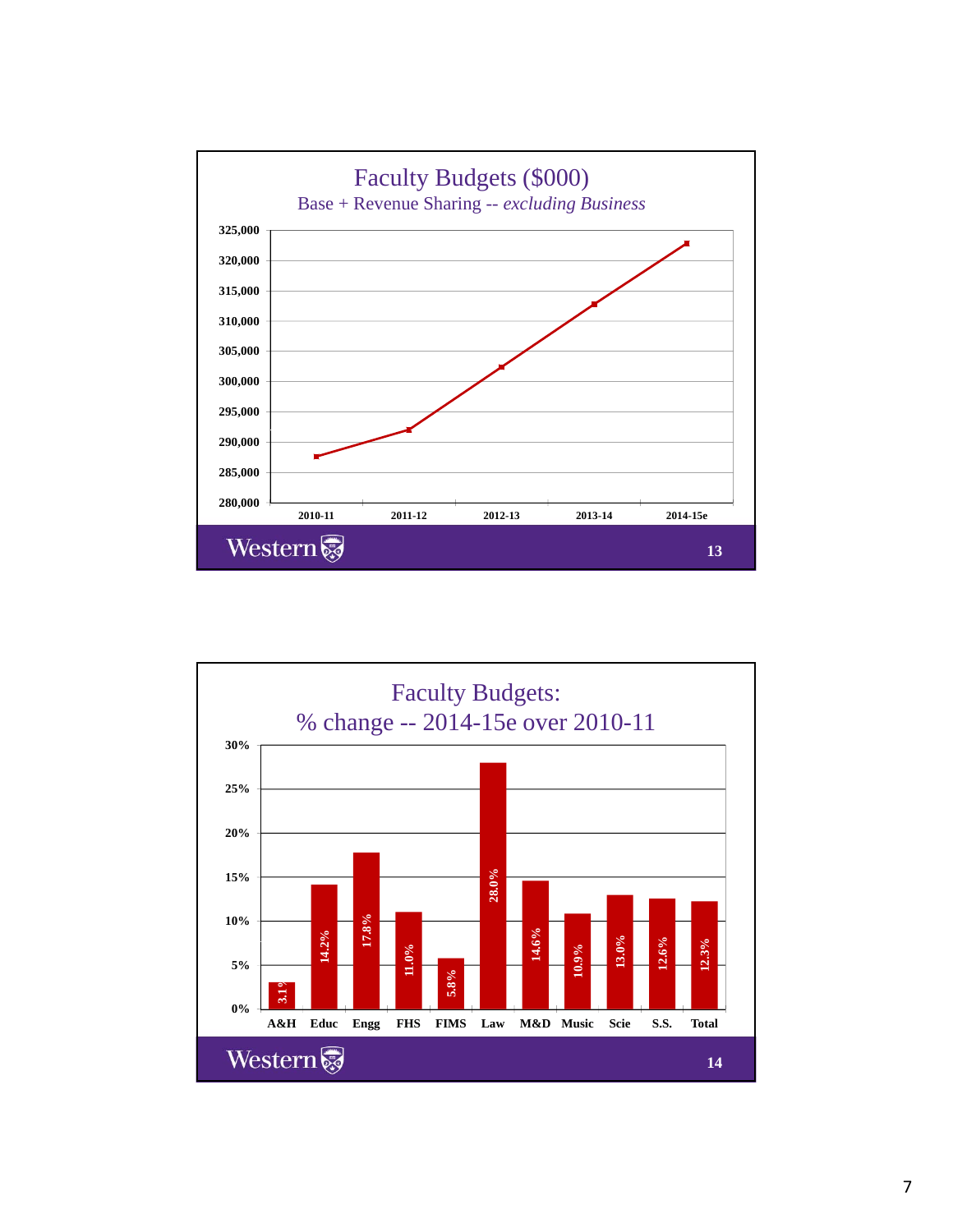

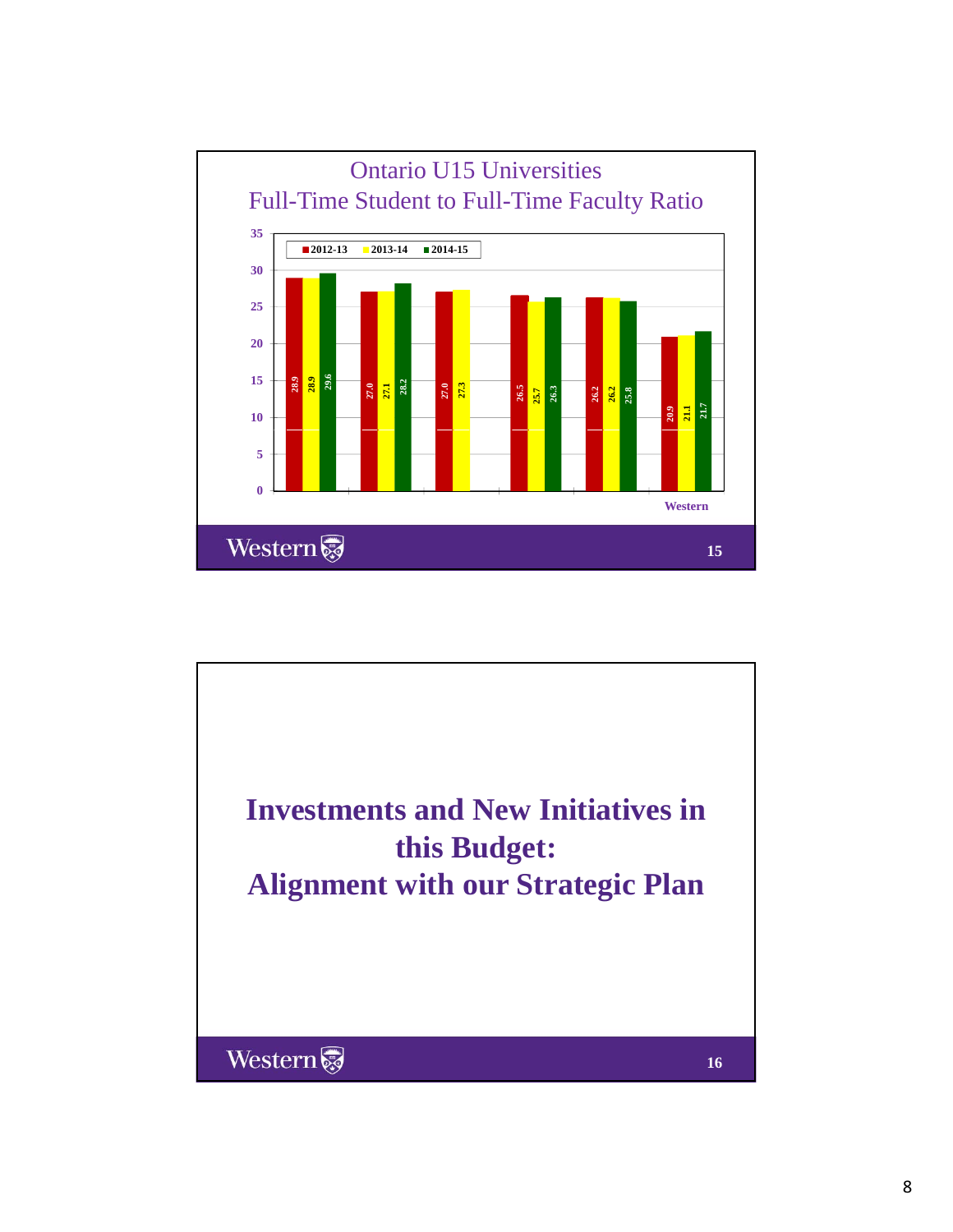| <b>Pillar</b>          | <b>Priority</b>                                                                                                     |
|------------------------|---------------------------------------------------------------------------------------------------------------------|
| $\mathbf{1}$           | <b>RAISING OUR EXPECTATIONS: CREATE A</b><br><b>WORLD-CLASS RESEARCH AND SCHOLARSHIP</b><br><b>CULTURE</b>          |
| $\mathcal{D}_{\alpha}$ | <b>LEADING IN LEARNING: PROVIDE CANADA'S</b><br><b>BEST EDUCATION FOR TOMORROW'S GLOBAL</b><br><b>LEADERS</b>       |
| $\mathbf{3}$           | <b>REACHING BEYOND CAMPUS: ENGAGE</b><br>ALUMNI, COMMUNITY, INSTITUTIONAL &<br><b>INTERNATIONAL PARTNERS</b>        |
| $\boldsymbol{\Lambda}$ | <b>TAKING CHARGE OF OUR DESTINY:</b><br><b>GENERATE AND INVEST NEW RESOURCES IN</b><br><b>SUPPORT OF EXCELLENCE</b> |

| <b>Investments and New Initiatives in this Budget</b> |                                          |                                         |
|-------------------------------------------------------|------------------------------------------|-----------------------------------------|
| <b>Investment / New Initiative</b>                    | <b>Investment</b>                        | <b>Strategic</b><br><b>Plan Pillars</b> |
| <b>Support for the Long-Range Space Plan</b>          | \$10 M One-Time                          | 1, 2                                    |
| <b>Expansion of Endowed Chairs Matching Program</b>   | \$7.5 M One-Time                         | 1, 3, 4                                 |
| <b>Interdisciplinary Initiatives</b>                  | \$4 M One-Time<br>(previously committed) | 1                                       |
| <b>Expansion of the Teaching Fellows Program</b>      | \$250 K Base                             | $\overline{2}$                          |
| <b>University Advertising Initiatives</b>             | \$500K One-Time                          | 3                                       |
| <b>Energy Conservation Initiatives</b>                | \$1.5 M One-Time                         | $\boldsymbol{\Lambda}$                  |
| <b>Strategic Expansion of Engineering</b>             | <b>Self-Funding Plan</b>                 | 1, 2, 4                                 |
| Western                                               |                                          | 18                                      |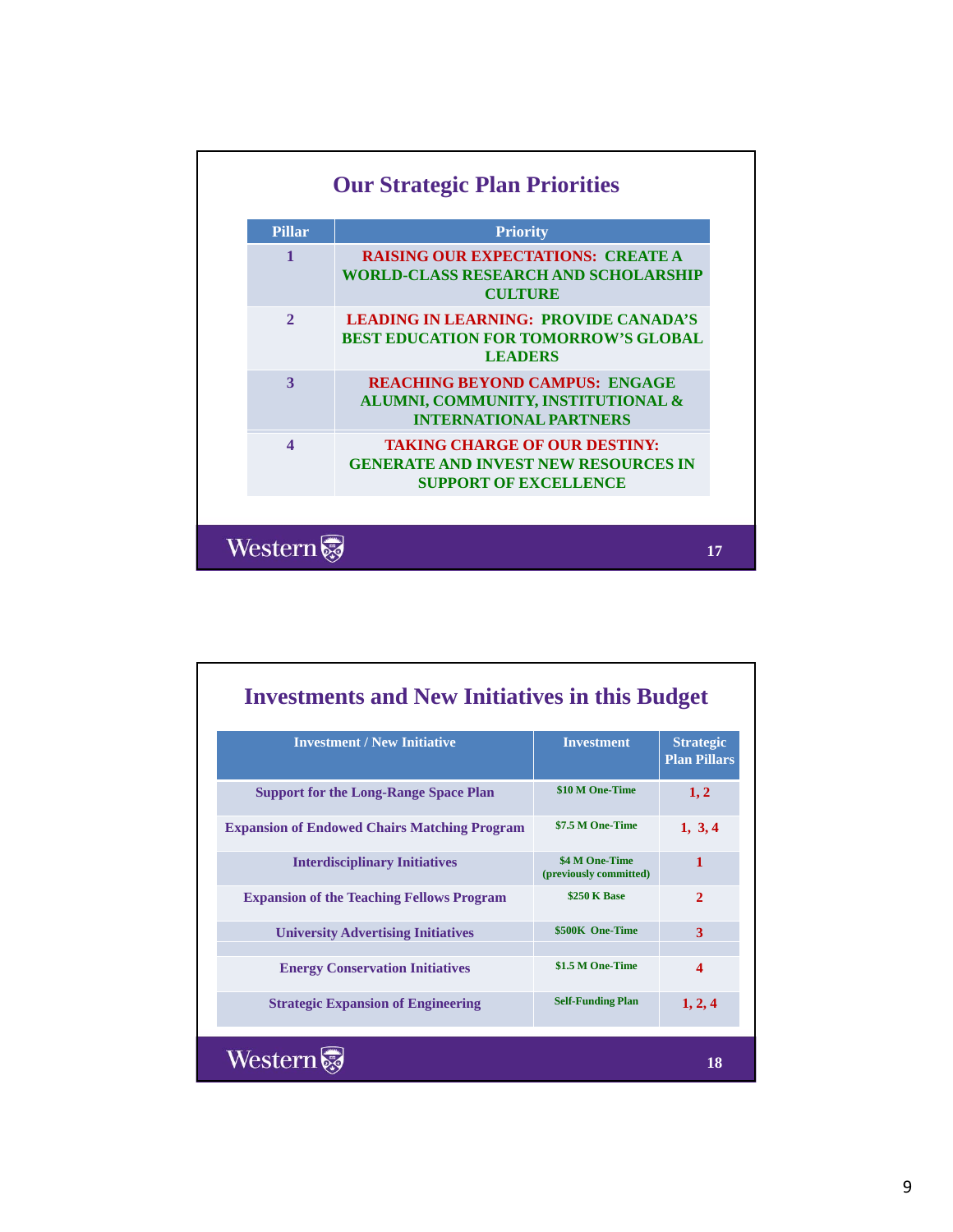

# **Summary of the 2015-16 Operating Budget (Table 2)**

- **Revenue Forecast**  $= $693.2M$  $-$ **Increase of** 1.6%
- **Expenditure Plan**  $= $692.9M$ – **Increase of 0.4%**
- **Projected In-Year Position = \$ +0.3M**
- **Projected Operating Reserve = \$ 34.0M** – **Forecast to be at \$6M at end of 4-year period**

Western

**20**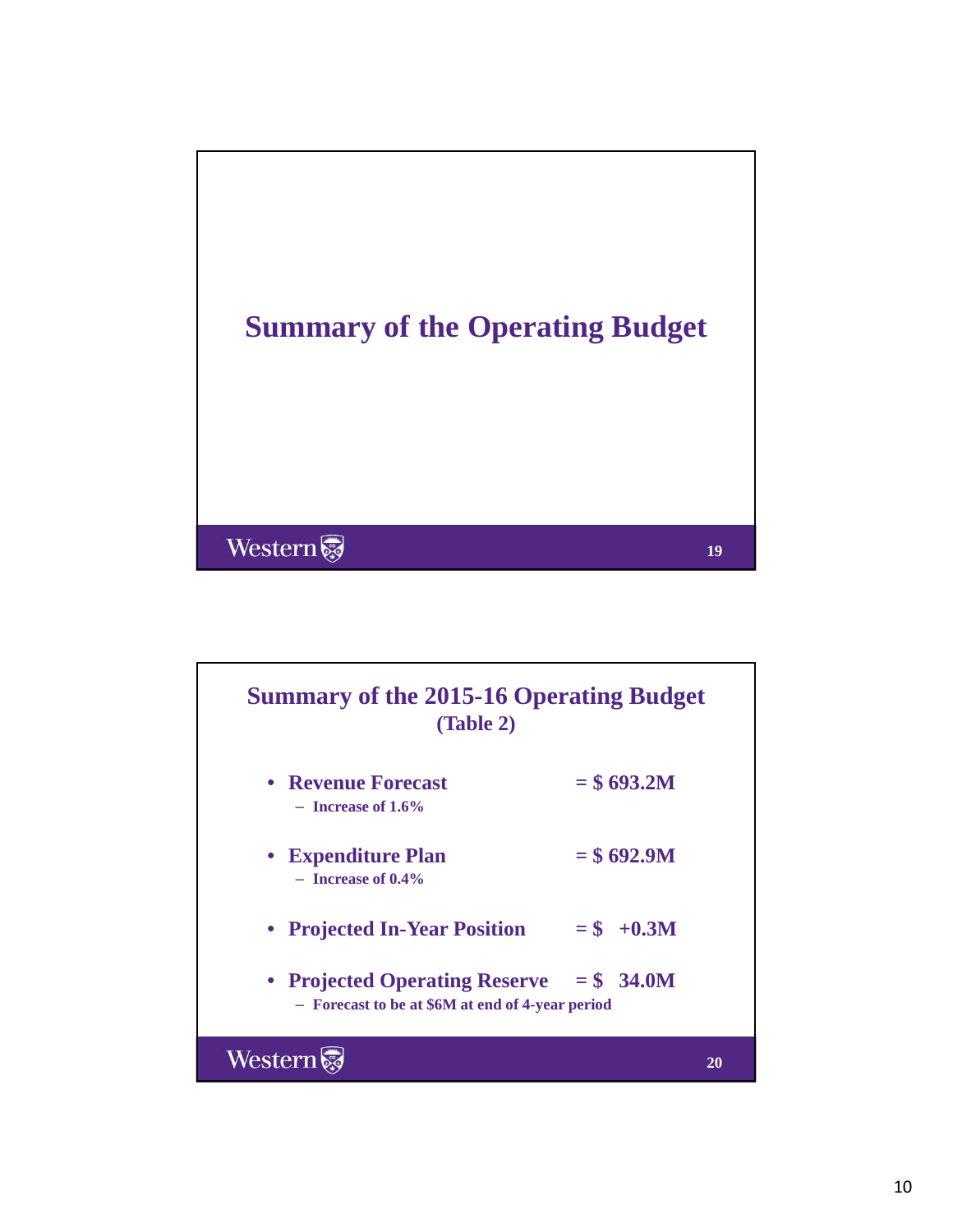

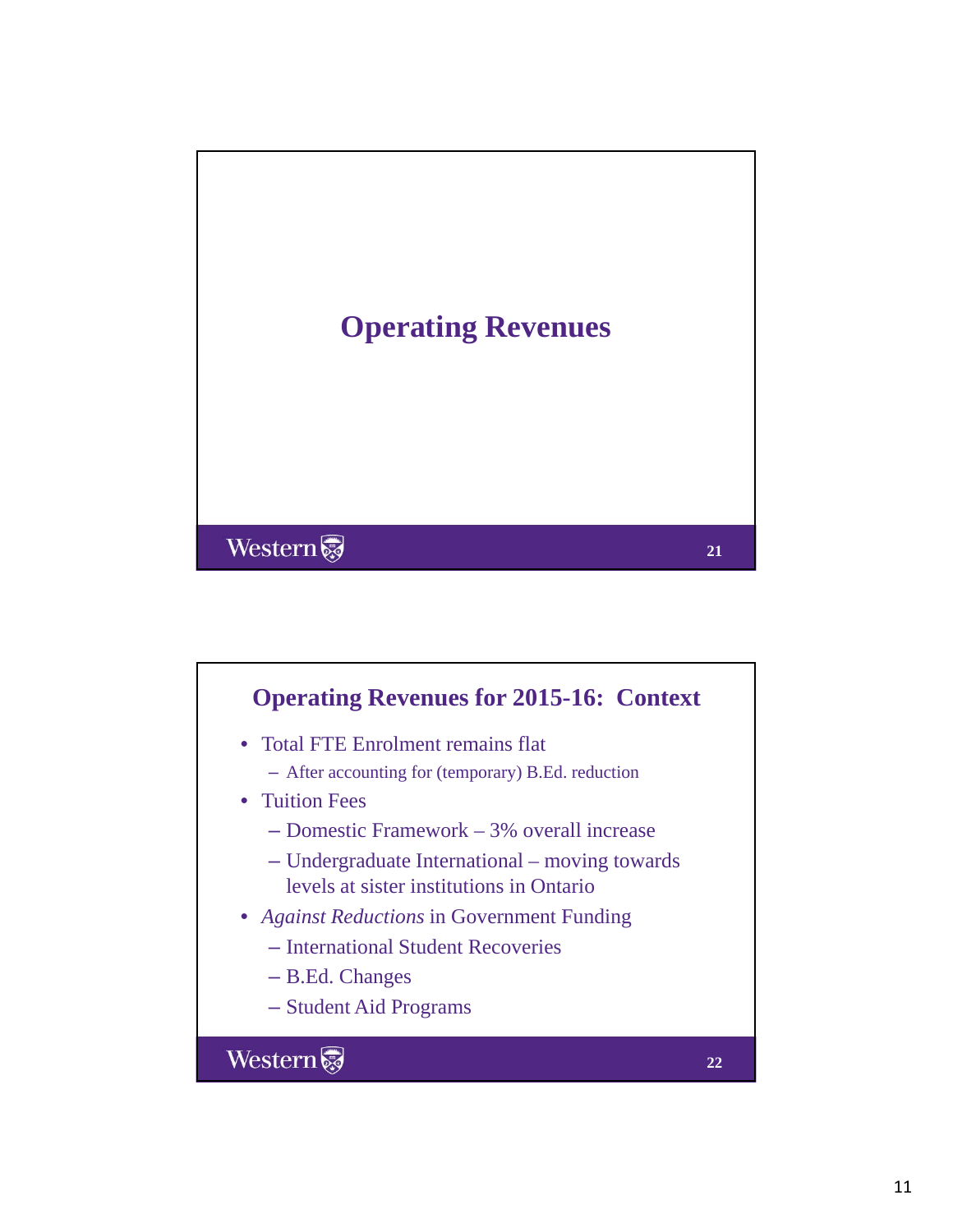

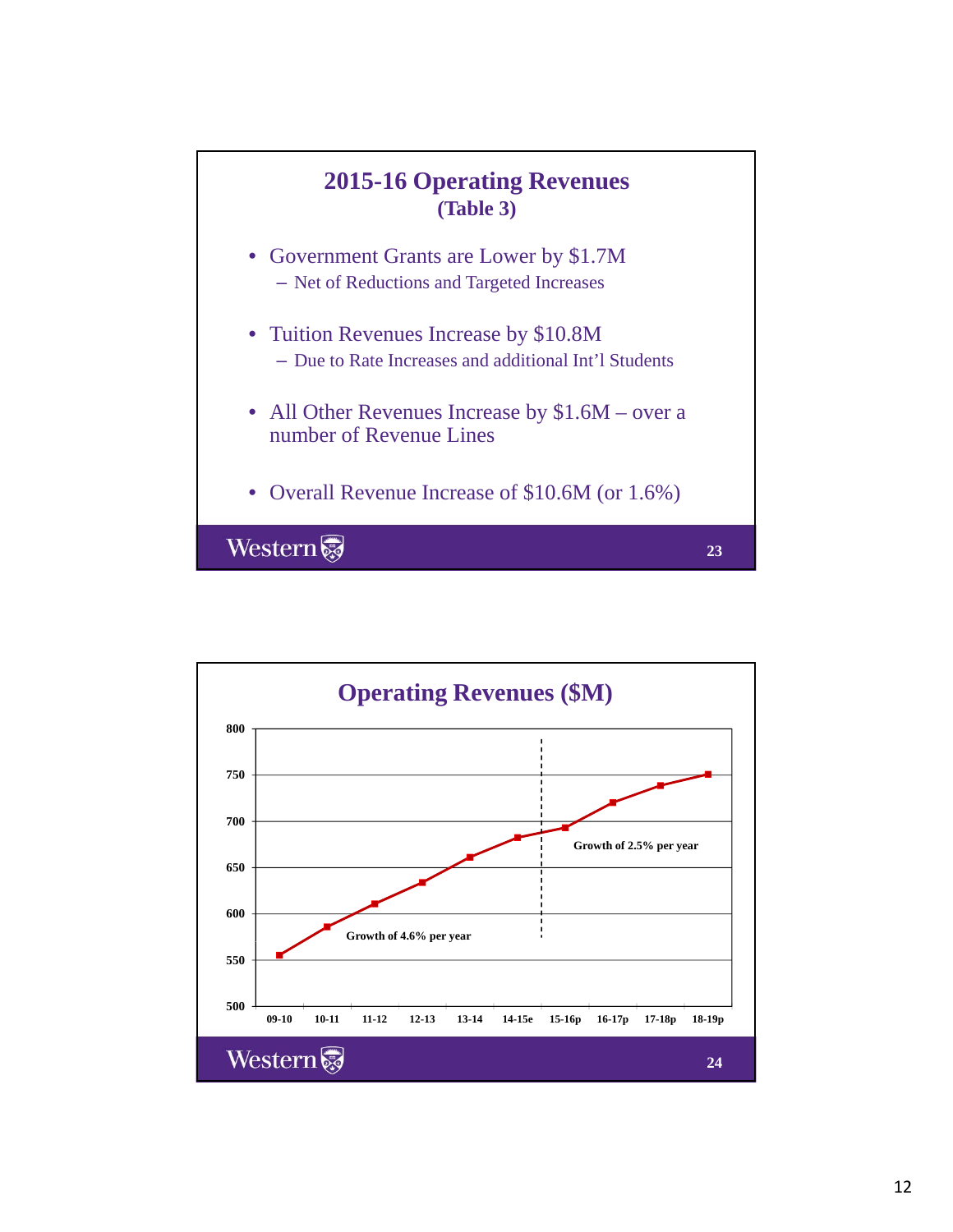

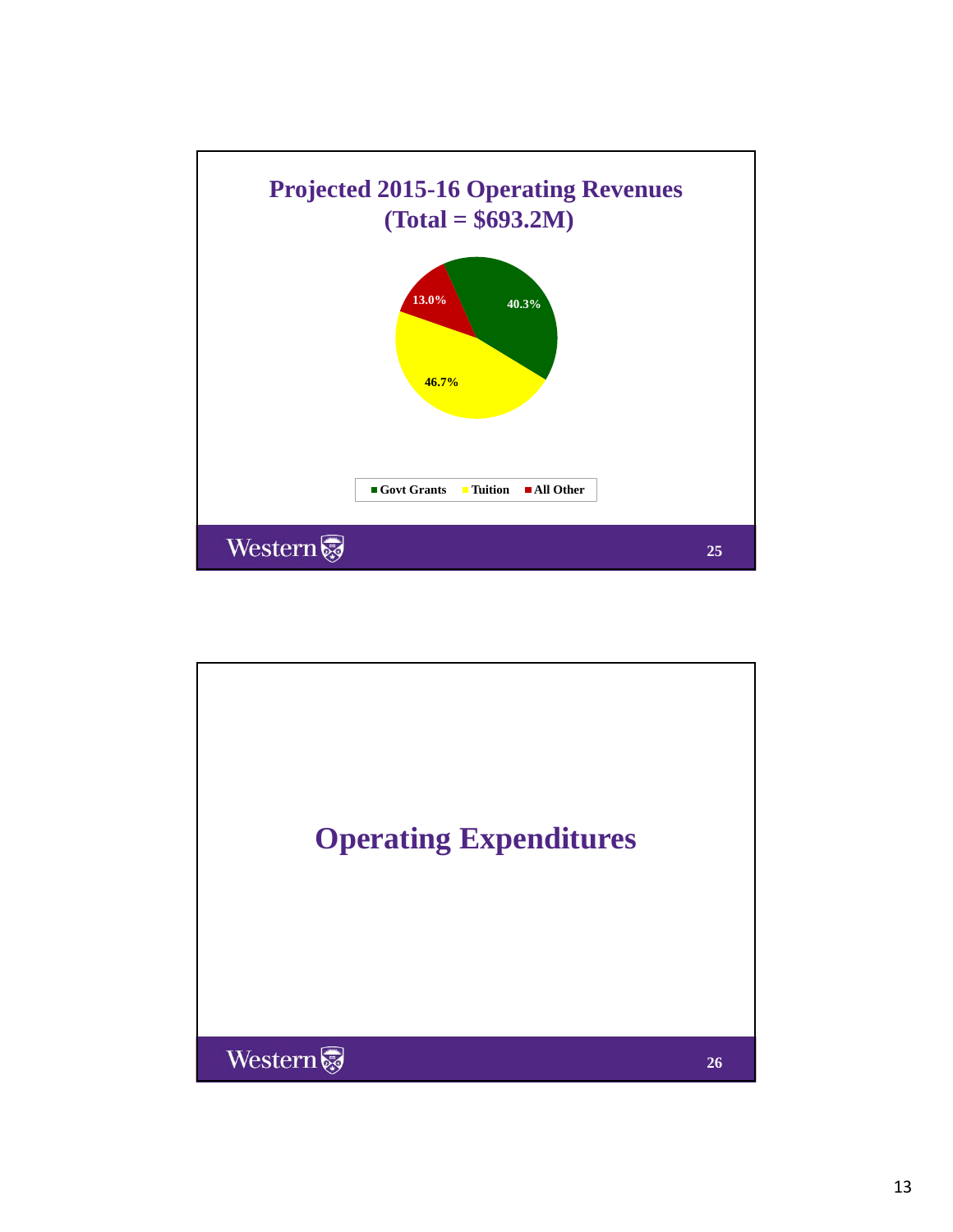# **Recommendations for the Faculties (Table 4)**

- Initial Budget Adjustment (IBA)
- Faculty Turnover Recovery if applicable
- Academic Priorities Fund (APF) Allocations
- Ivey School's Funding Model
- CRC Allocations
- Revenue Sharing Mechanism for the Faculties
- **Total Base Allocation of \$449.7M**
- Faculties also receive \$6.4M in One-Time Funding as shown in Table 8

**27**

Western

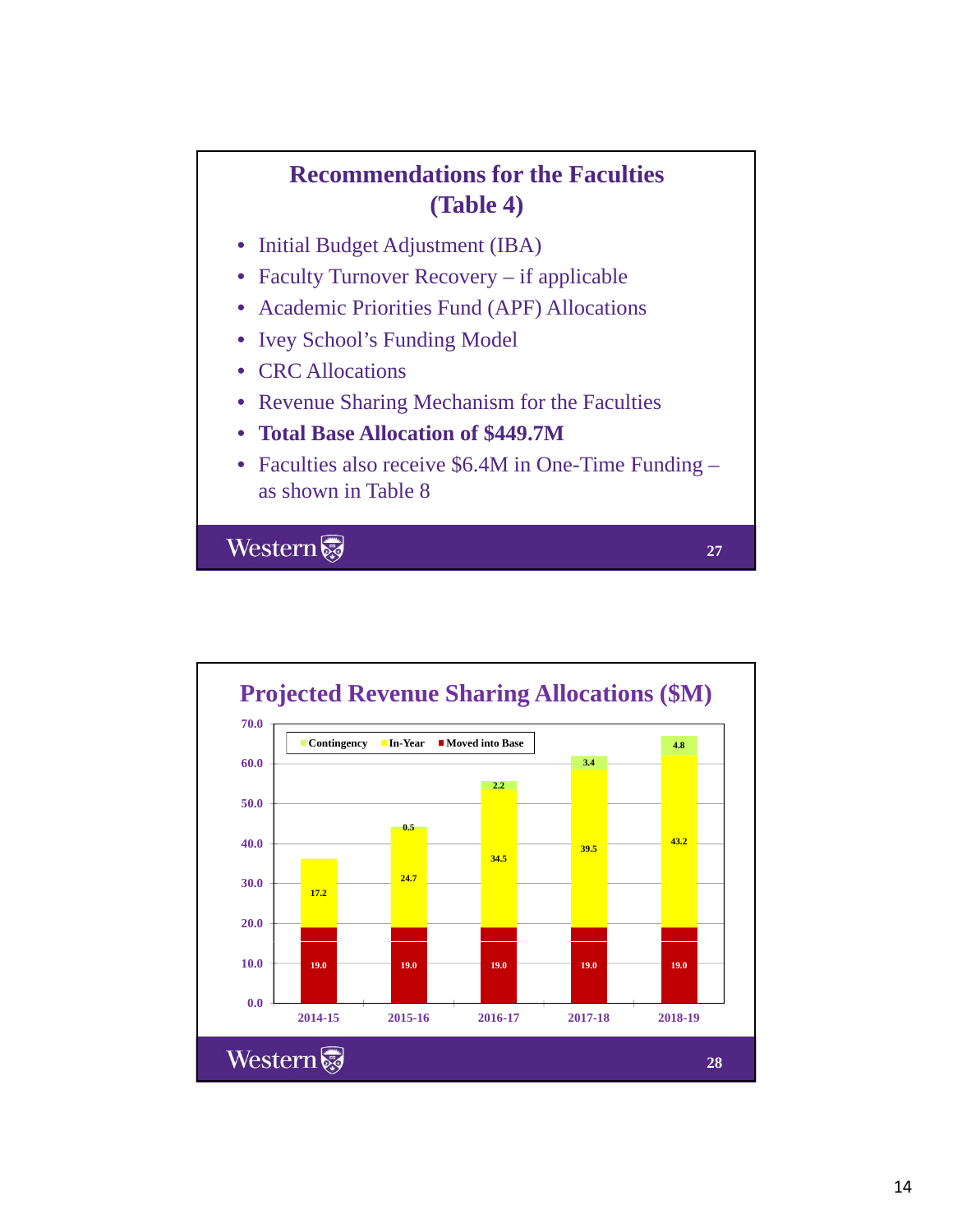|                |                              | 2014-15a      |                           |             | 2015-16e    |                           |             | Change       |
|----------------|------------------------------|---------------|---------------------------|-------------|-------------|---------------------------|-------------|--------------|
|                |                              | <b>Base</b>   | Revenue<br><b>Sharing</b> | Total       | <b>Base</b> | Revenue<br><b>Sharing</b> | Total       | Total        |
| 1              | Arts & Humanities            | 31.334.655    | $-74.390$                 | 31.260.265  | 30.455,032  | $-51.245$                 | 30.403.787  | $-856.478$   |
| $\mathfrak{D}$ | Education                    | 10,055,137    | 2,951,298                 | 13,006,435  | 9,630,142   | 5,421,713                 | 15,051,855  | 2,045,420    |
| 3              | Engineering                  | 26.528.740    | 2.458.170                 | 28,986,910  | 25.768.334  | 3.890.149                 | 29.658.483  | 671.573      |
| $\overline{4}$ | <b>Health Sciences</b>       | 29,119,956    | 1,543,158                 | 30,663,114  | 28,106,902  | 2,152,820                 | 30,259,722  | $-403,392$   |
| 5              | Information & Media Studies  | 10.183.806    | 364.564                   | 10,548,370  | 9.906.652   | 132,337                   | 10.038.989  | $-509.381$   |
| 6              | Law                          | 7.953.386     | 641.164                   | 8.594.550   | 7.772.159   | 874.026                   | 8.646.185   | 51.635       |
| $\tau$         | Medicine & Dentistry         | 65.411.263    | 4.119.986                 | 69.531.249  | 62,686,739  | 4.372.733                 | 67.059.472  | $-2.471.777$ |
| 8              | Music                        | 10.226.793    | 205.051                   | 10.431.844  | 10.019.989  | 82.864                    | 10,102,853  | $-328.991$   |
| 9              | Science                      | 56.298.151    | 2.899.369                 | 59.197.520  | 55.354.417  | 4.067.816                 | 59.422.233  | 224,713      |
| 10             | Social Science               | 56,732,845    | 2.081.881                 | 58,814,726  | 55.285.747  | 3.786.950                 | 59,072,697  | 257,971      |
| 11             | Sub-Total                    | 303, 844, 732 | 17,190,251                | 321,034,983 | 294,986,113 | 24,730,163                | 319,716,276 | -1,318,707   |
| 12             | <b>Contingency Hold-back</b> |               |                           |             |             | 504,695                   | 504,695     |              |
| 13             | Total                        | 303, 844, 732 | 17,190,251                | 321,034,983 | 294,986,113 | 25,234,858                | 320,220,971 | $-814,012$   |

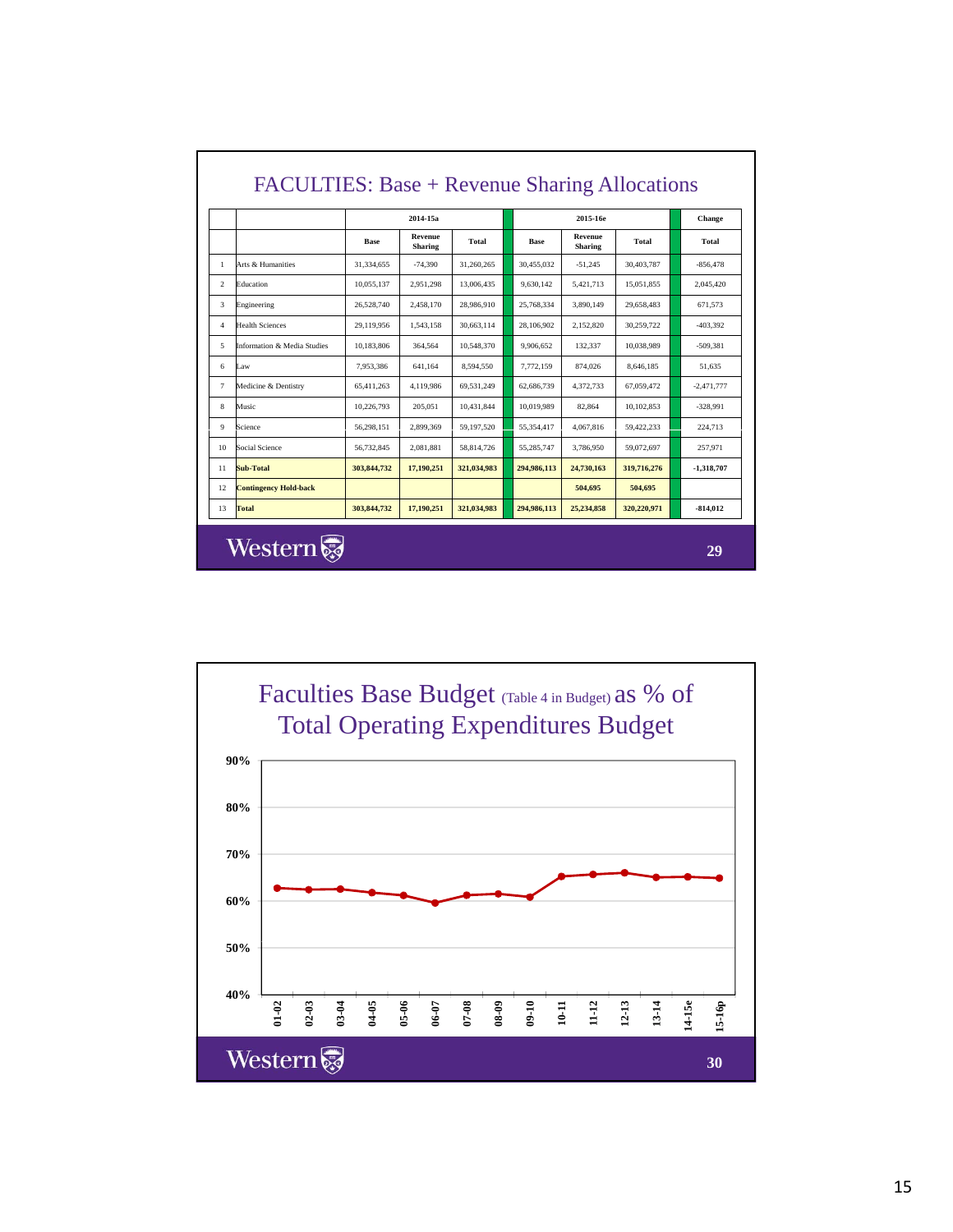# **Scholarships and Bursaries (Table 5)**

- Major Changes
	- Undergraduate Scholarships increase by \$300K
	- Tuition Re-Investment increases by \$200K
	- Privately-Funded Awards Increase by 200K
	- Govt's "Aim for the Top" Declines by \$530K
- **Overall increase of \$180K bringing total to \$30 1M from Central Budget \$30.1M from Central**
- Faculties now responsible for Graduate Support – \$56M Projected for 2015-16

**31**

Western

# **Recommendations for Support Units (Table 6)** • Initial Budget Adjustment (IBA) • Support Unit Priorities Fund (SUPF) Allocations • Base Allocations to "Maintain Core Services" • Operating Costs of New Facilities – To Facilities Management and Police • **Total Base Allocation of \$91.2M** • Support Units also receive \$3.4M in One-Time Funding (shown in Table 8) Western **32**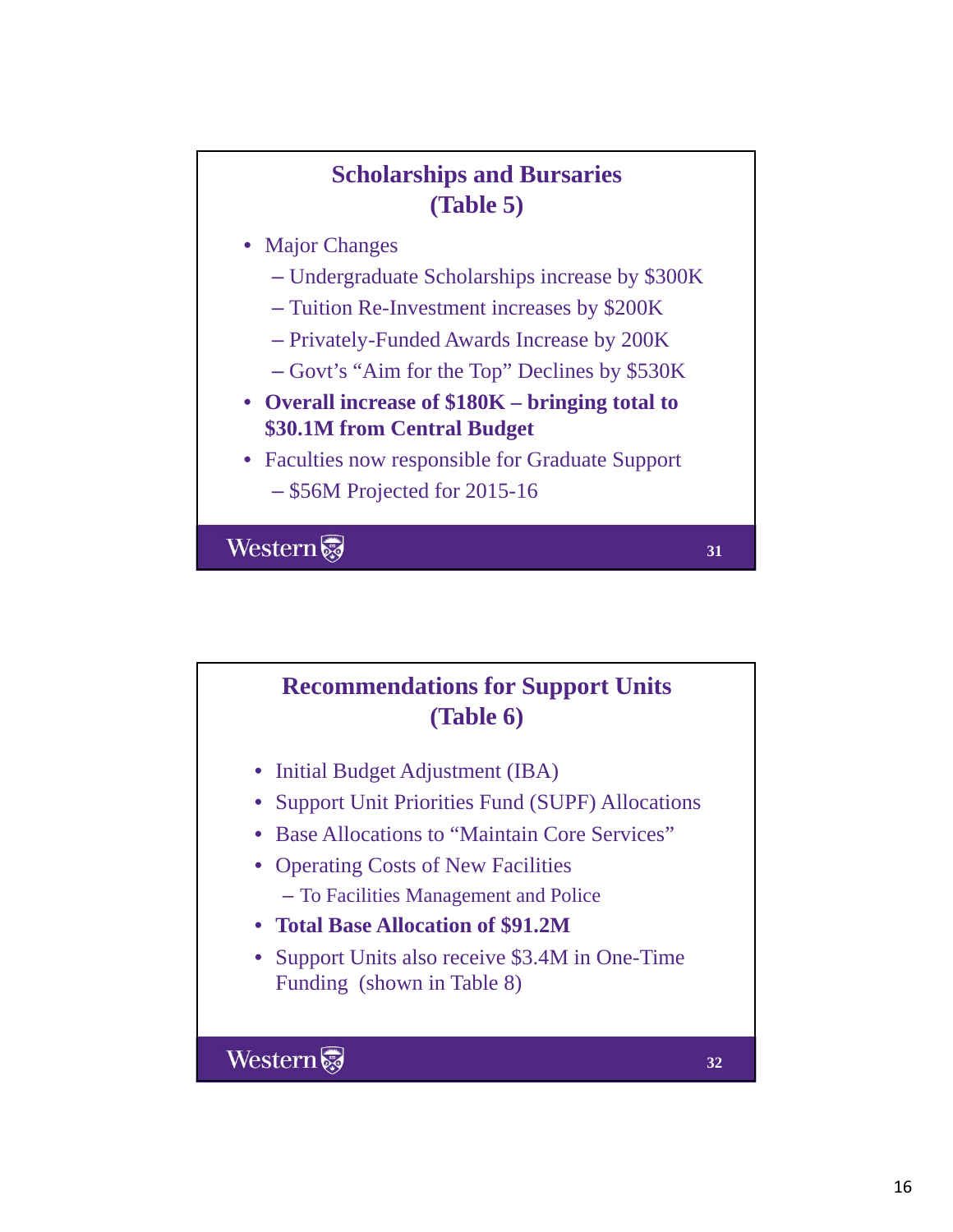

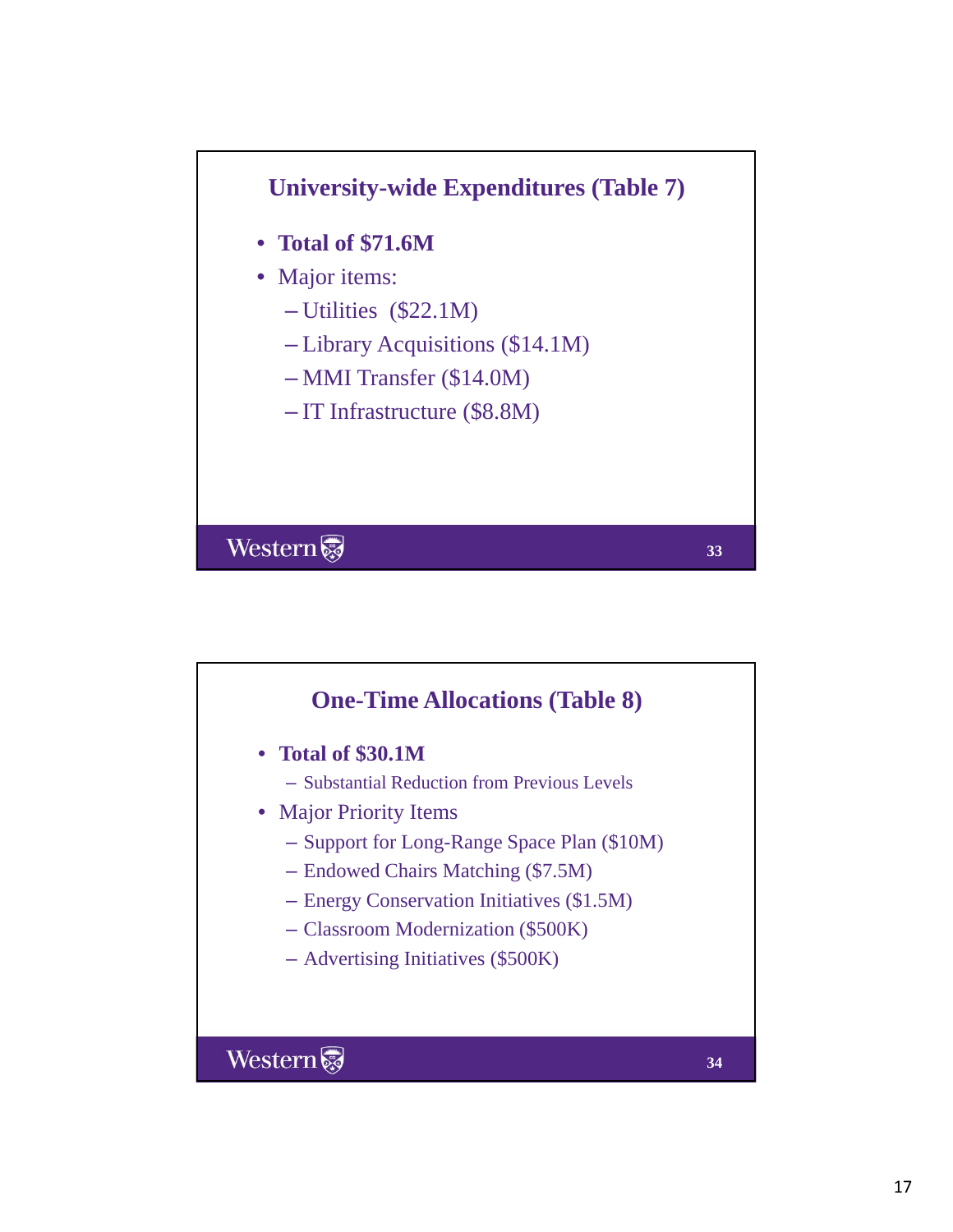

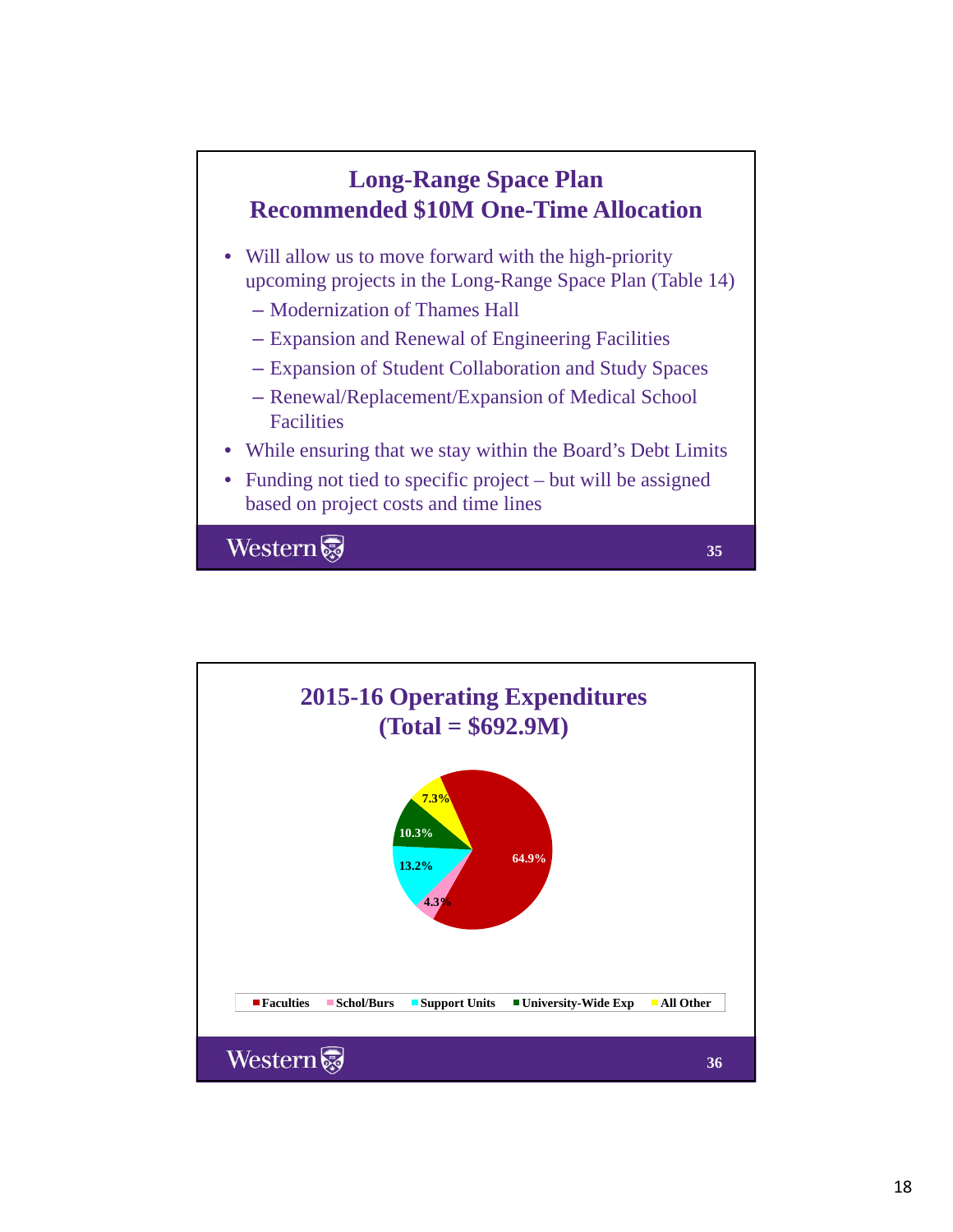

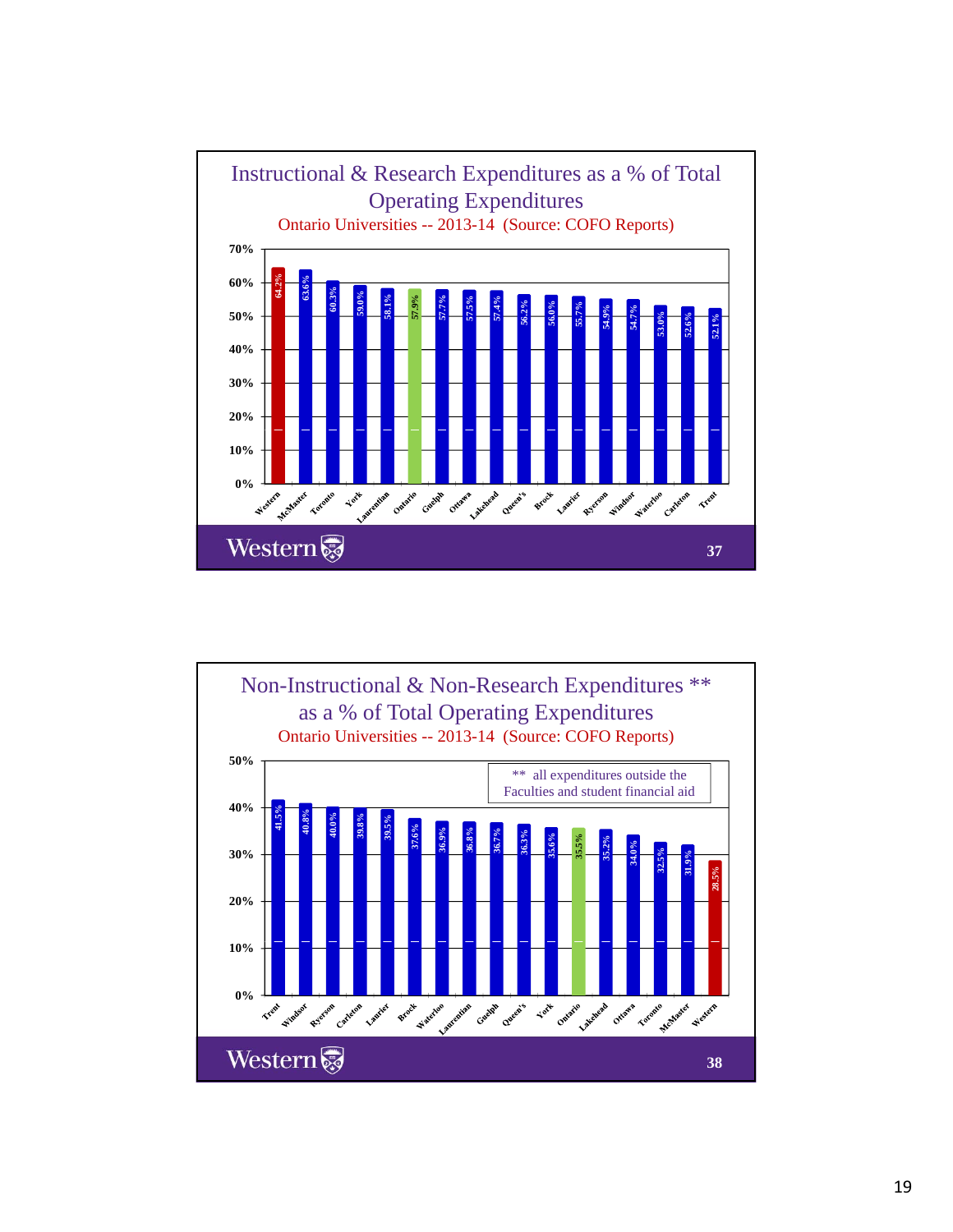

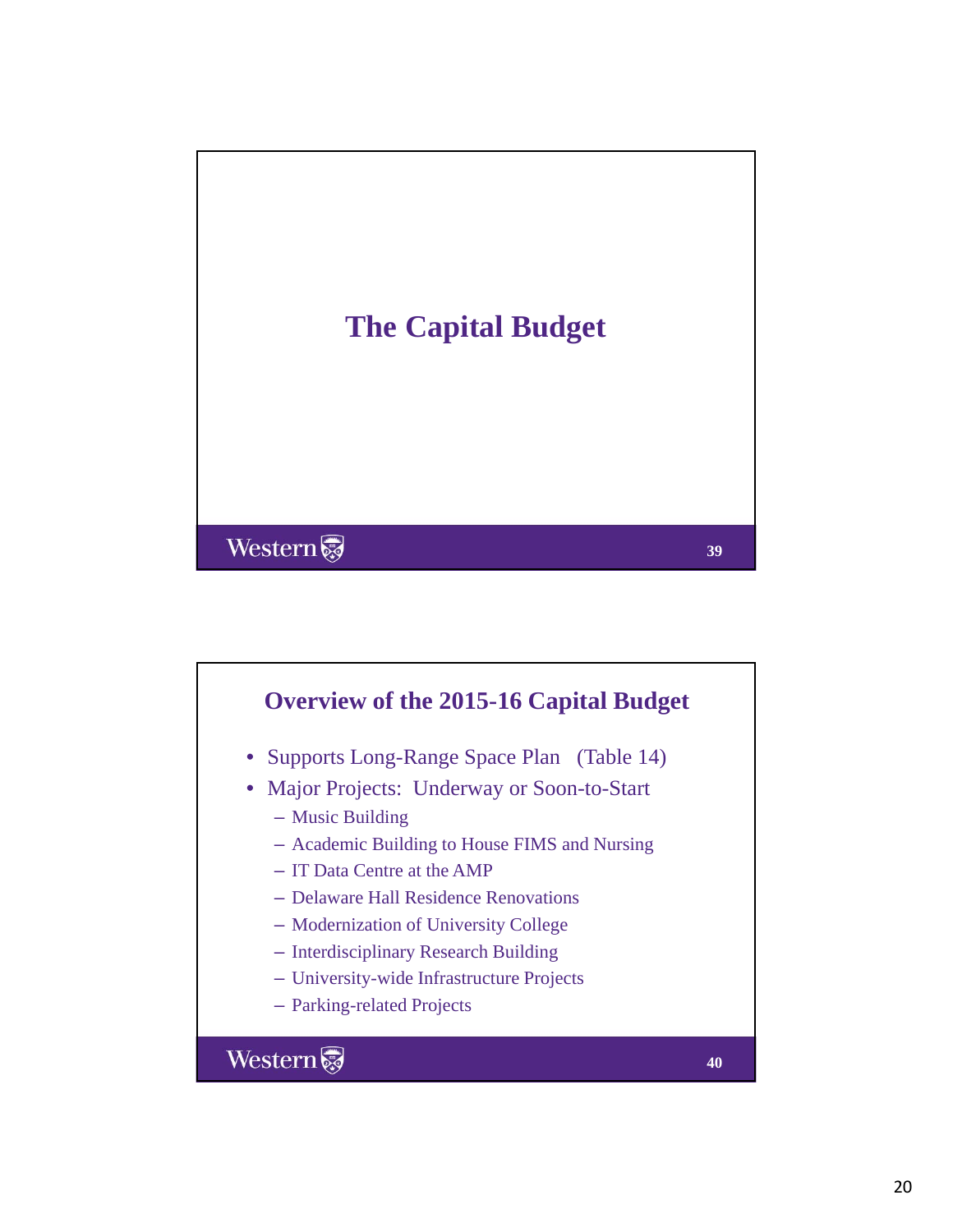

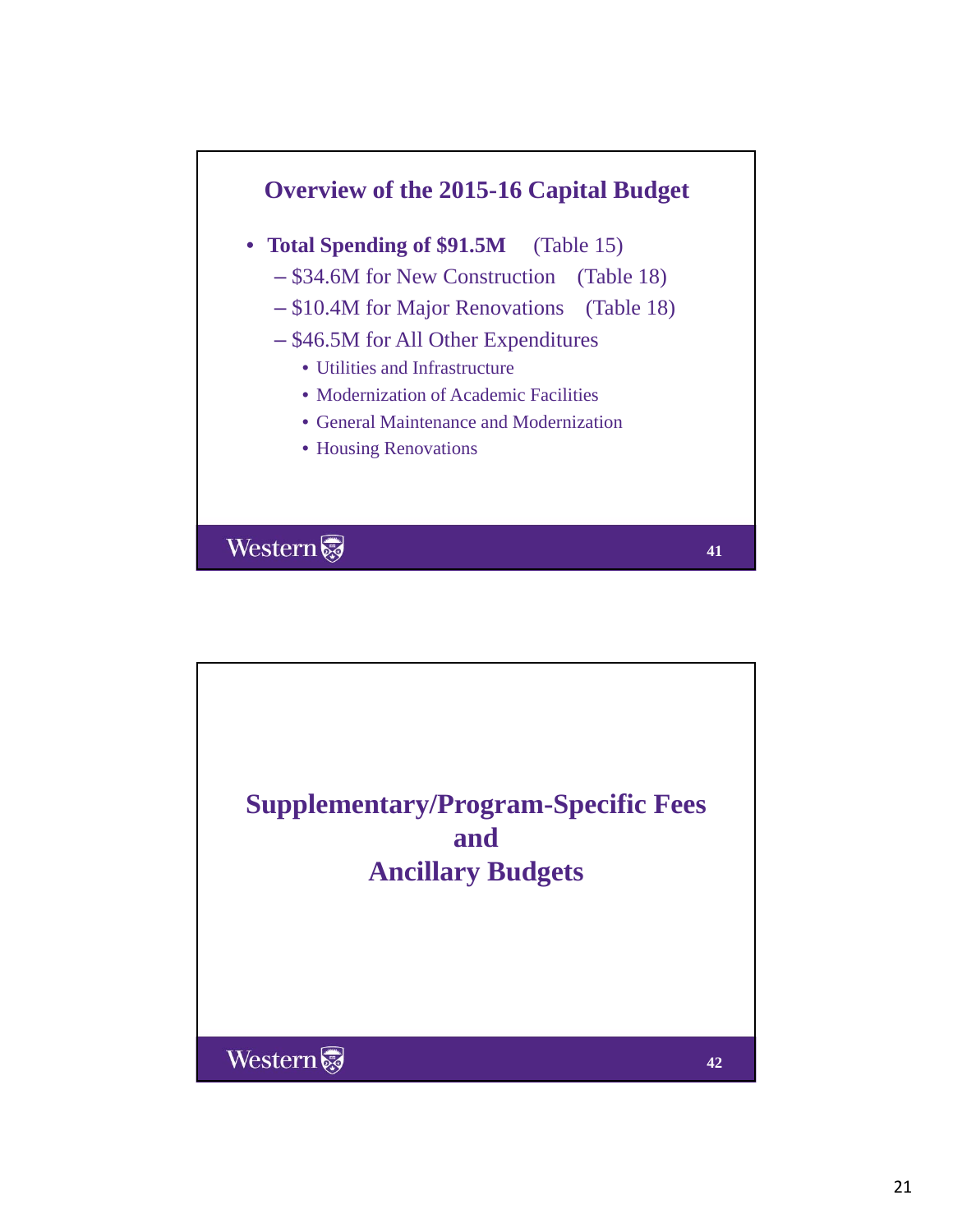# **Supplementary / Program-Specific Fees and Ancillary Budgets**

- Supplementary and Program-Specific Fees (Annex 2)
	- Recommended by the Units based on program/activity costs
	- Must adhere to Ministry Policies
- Ancillary Budgets (Annex 3)
	- $-$  Must be Self-Funding
	- Deficits in some Units most are planned
	- We will continue to review, plan, and manage

**43**

Western

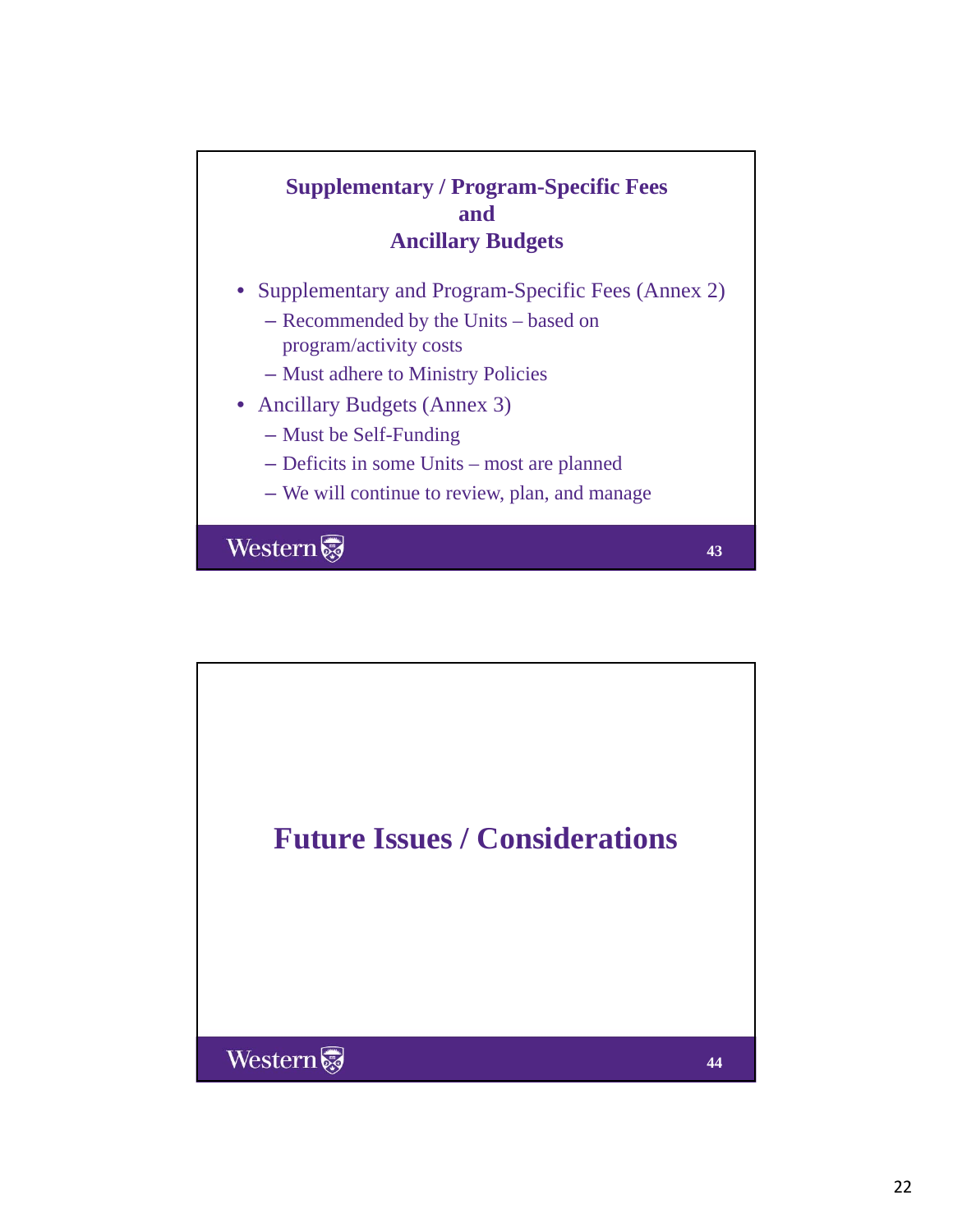